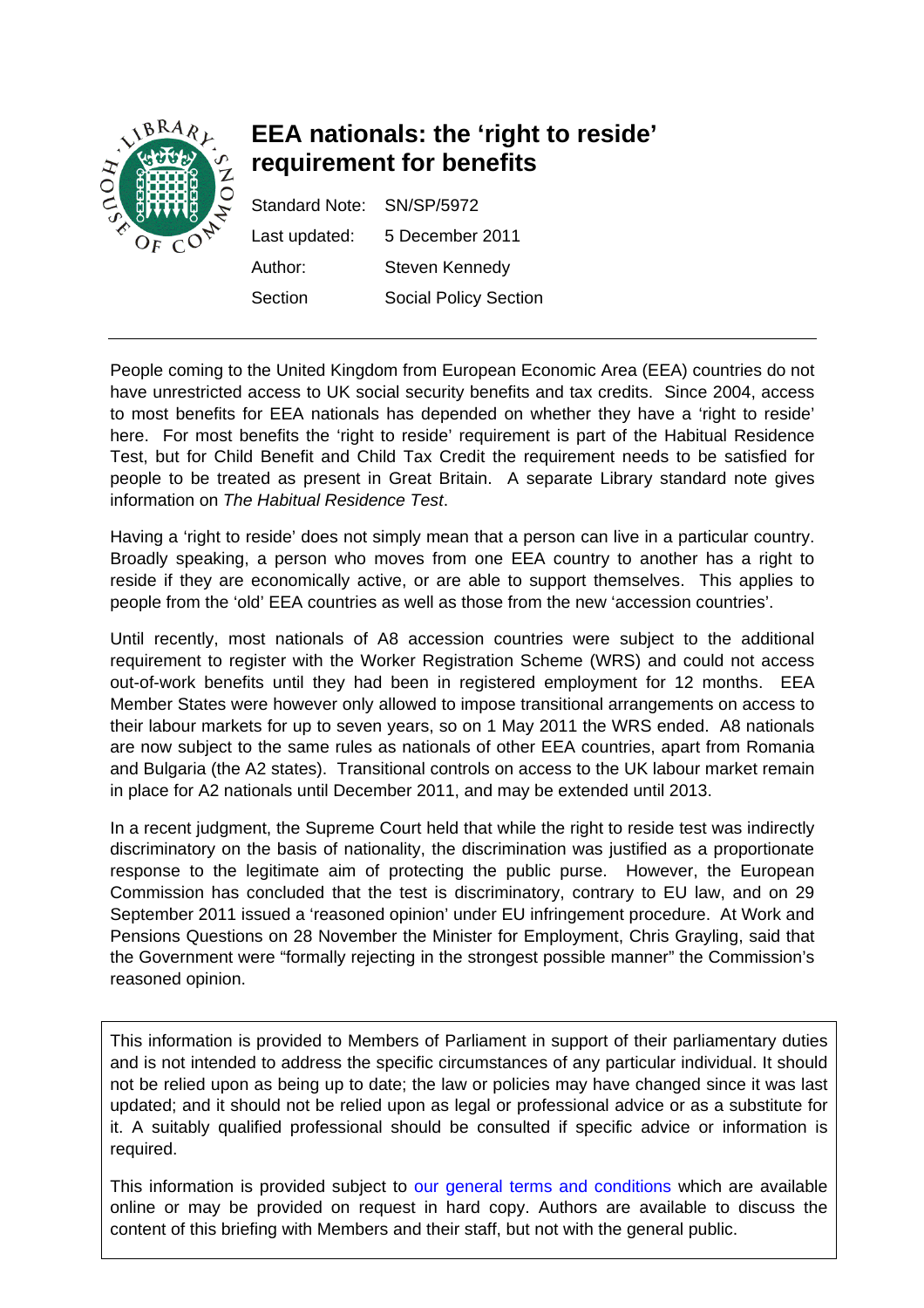# **Contents**

| 1            | The right to reside requirement: an overview                 |                                                 | 3              |
|--------------|--------------------------------------------------------------|-------------------------------------------------|----------------|
| $\mathbf{2}$ | EEA nationals with a 'right to reside' for benefits purposes |                                                 | 5              |
|              | 1.1                                                          | <b>Jobseekers</b>                               | 6              |
|              | 1.2 <sub>1</sub>                                             | Workers                                         | 6              |
|              | 1.3                                                          | Self-employed persons                           | $\overline{7}$ |
|              | $1.4^{\circ}$                                                | Students and 'self-sufficient' people           | 8              |
|              | $1.5^{\circ}$                                                | <b>Permanent residents</b>                      | 8              |
|              | 1.6                                                          | Family members                                  | 9              |
| 3            |                                                              | <b>Ending of the Worker Registration Scheme</b> | 9              |
| 4            | The right to reside test: compatibility with EU law          |                                                 | 14             |
|              | 4.1                                                          | The Patmalniece case                            | 14             |
|              | 4.2                                                          | European Commission infringement proceedings    | 15             |
| 5            | <b>Further information</b>                                   |                                                 | 20             |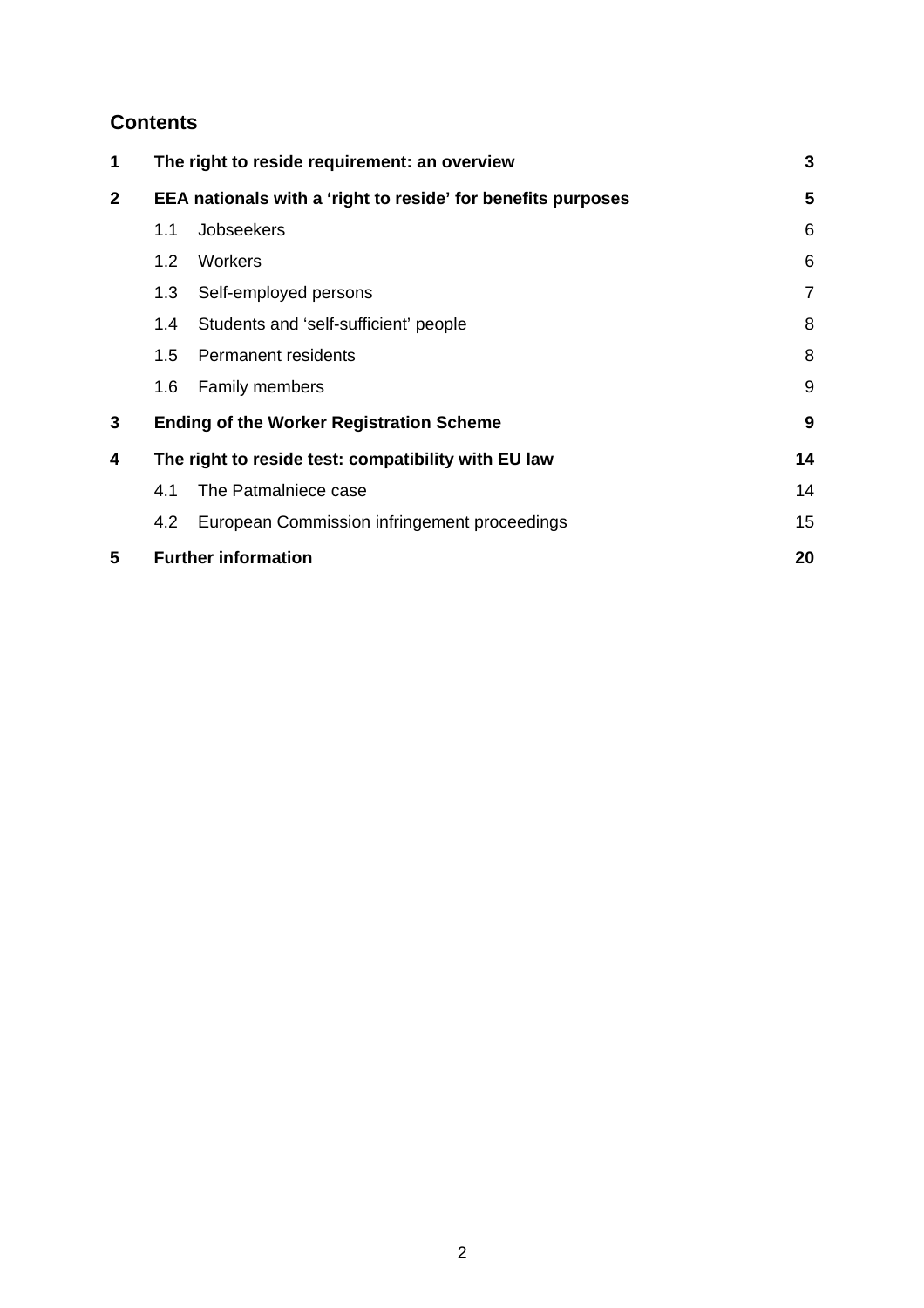### <span id="page-2-0"></span>**1 The right to reside requirement: an overview**

In May 2004 the legislation governing entitlement to certain social security benefits and housing assistance was amended so that a person cannot be 'habitually resident' unless they have the 'right to reside' in the Common Travel Area (the United Kingdom, the Channel Islands, the Isle of Man or the Republic of Ireland). This was in response to concerns about the impact of the 2004 enlargement of the European Union.

The benefits covered by the 'right to reside' requirement are:

- Income Support
- Income-based Jobseeker's Allowance
- Income-related Employment and Support Allowance
- Pension Credit
- Housing Benefit
- Council Tax Benefit
- Child Benefit
- Child Tax Credit
- Housing assistance from local authorities

The right to reside requirement does not apply to claims for other benefits, including extra costs benefits such as Disability Living Allowance and those where eligibility depends on National Insurance contributions such as contribution-based Jobseeker's Allowance and contributory Employment and Support Allowance. Indeed, under EC law people can use periods spent working and/or contributing in other EEA countries to help satisfy the contribution conditions for these benefits (but only if they also worked and paid contributions in the UK before making the claim). Other work-related benefits including Statutory Maternity Pay, Statutory Sick Pay and Industrial Injuries benefits are also payable regardless of immigration status or nationality.

A person has a 'right to reside' if they

- are a British Citizen or have the right of abode in the UK; or
- have leave to remain in the UK under UK Immigration rules; or
- have a right to reside under EC law

The main focus of interest has been on the test as it applies to people coming to the UK from other European Economic Area (EEA) countries.<sup>[1](#page-2-1)</sup>

The term 'right to reside' in this context is perhaps a little confusing. Having a 'right to reside' does not simply mean that the person can live in a particular country. Not all EEA nationals

<span id="page-2-1"></span><sup>1</sup> The EEA comprises the EU Member States plus Iceland, Liechtenstein and Norway. Switzerland is not a member of the EEA but as a result of an agreement with the EU that came into force on 1 June 2002, Swiss nationals enjoy broadly the same rights as EEA nationals with regard to freedom of movement.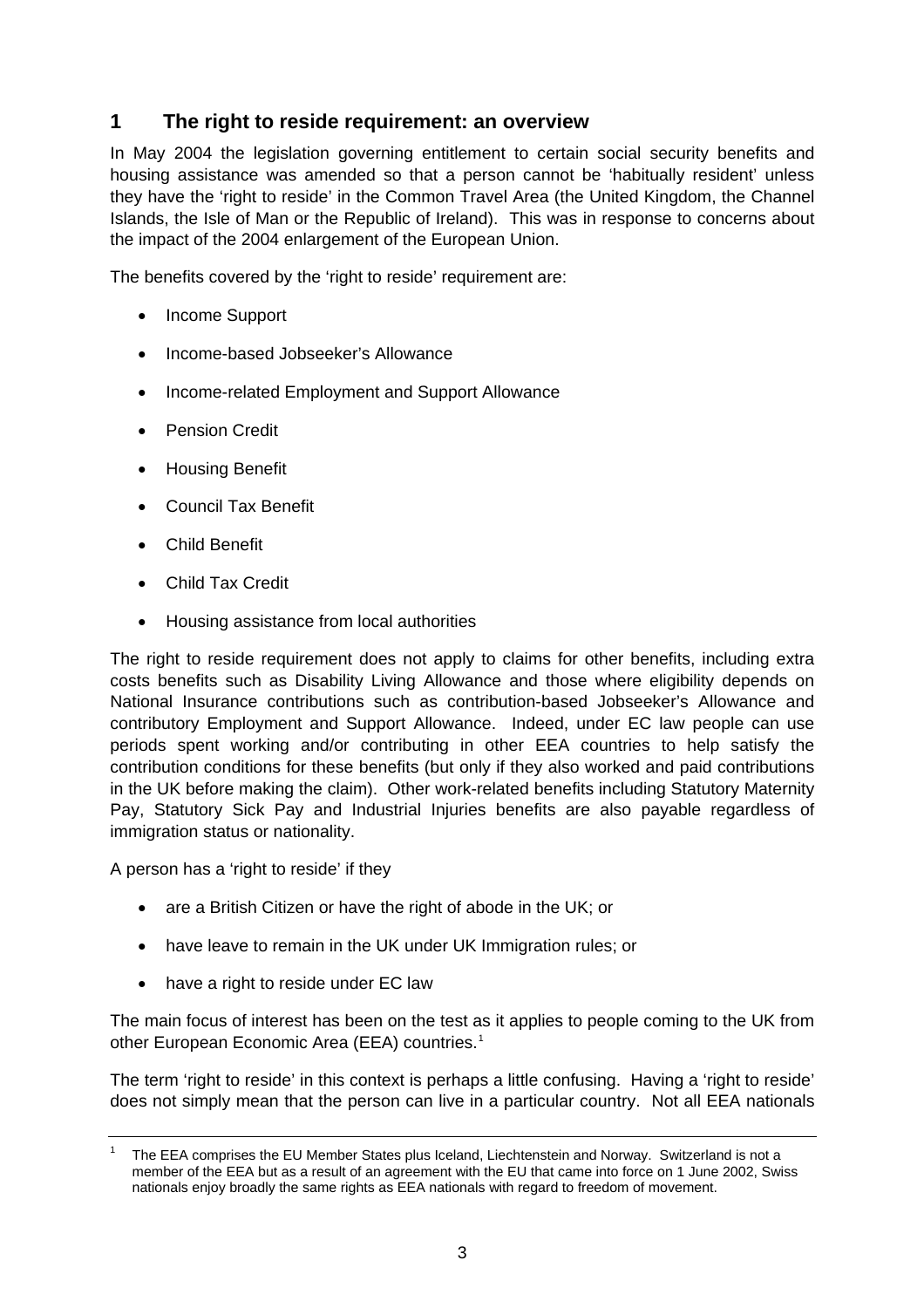will have the 'right to reside' even though they can all exercise free movement rights whatever their personal circumstances. This is because not all migrants can move from one EEA country to another and engage in certain activities, such as claiming benefits. In other words, only certain categories of person moving within the EEA will have, under EU law, certain guaranteed rights attached to their residence in the host country. This is what is meant by EEA nationals having a 'right to reside'. It is perhaps more helpful to think of 'rights of residence', and indeed the EU Directive which sets out who has a right to reside when moving within the EEA is known as the *Rights of Residence Directive*. [2](#page-3-0)

Broadly speaking, a person who moves from one EEA country to another has a right to reside if they are economically active, or are able to support themselves. This applies to people from the 'old' EU countries as well as those from the new 'accession countries'.

On 30 April 2006, the *Rights of Residence Directive* 2004/38/EC came into force, giving everyone, including economically inactive people, a right to reside for the first three months; but the UK Government amended the rules on access to benefits to ensure that people who have a right to reside solely on the basis of the new three-month right of residence will not satisfy the requirements. $3$ 

Article 7 of the Directive sets out who has 'the right of residence' after the initial three- month period. This includes:

- workers or self-employed persons in the host member state, and their families, and
- students attending institutions in the host member state and their families, provided they can support themselves

EEA nationals may also have a right to reside straight away as a work seeker, if they can show that they are looking for work and have a 'genuine chance of becoming engaged'.

All other groups only have the right of residence if they-

have sufficient resources for themselves and their family members not to become a burden on the social assistance system of the host Member State during their period of residence and have comprehensive sickness insurance cover in the host Member  $State<sup>4</sup>$  $State<sup>4</sup>$  $State<sup>4</sup>$ 

A 'worker' has the right of residence – and with it access to benefits and tax credits – for as long as they are in 'genuine and effective work'.<sup>[5](#page-3-3)</sup> A worker can however retain worker status when they stop working in certain circumstances, e.g. if they are temporarily unable to work because of illness, or have been made unemployed and are looking for work.

EEA nationals who have 'resided legally' in the UK for a continuous period of five years (or less in certain circumstances) acquire a permanent right of residence and have access to benefits and tax credits on the same terms as UK nationals.

For most workers coming to the UK from one of the countries which joined the EU in 2004, until recently there were further conditions that had to be satisfied. To have a right of

<span id="page-3-1"></span><span id="page-3-0"></span><sup>2</sup> 2004/38/EC

<sup>&</sup>lt;sup>3</sup> The *Social Security (Persons from Abroad) Amendment Regulations 2006 SI 2006/1026* 

<span id="page-3-2"></span> $4$  Article 7(1)(b)

<span id="page-3-3"></span><sup>5</sup> CH/3314/2005, CIS/3315/2005 paras 21-30; Case C-357/89 *Raulin* (1992) ECR 1027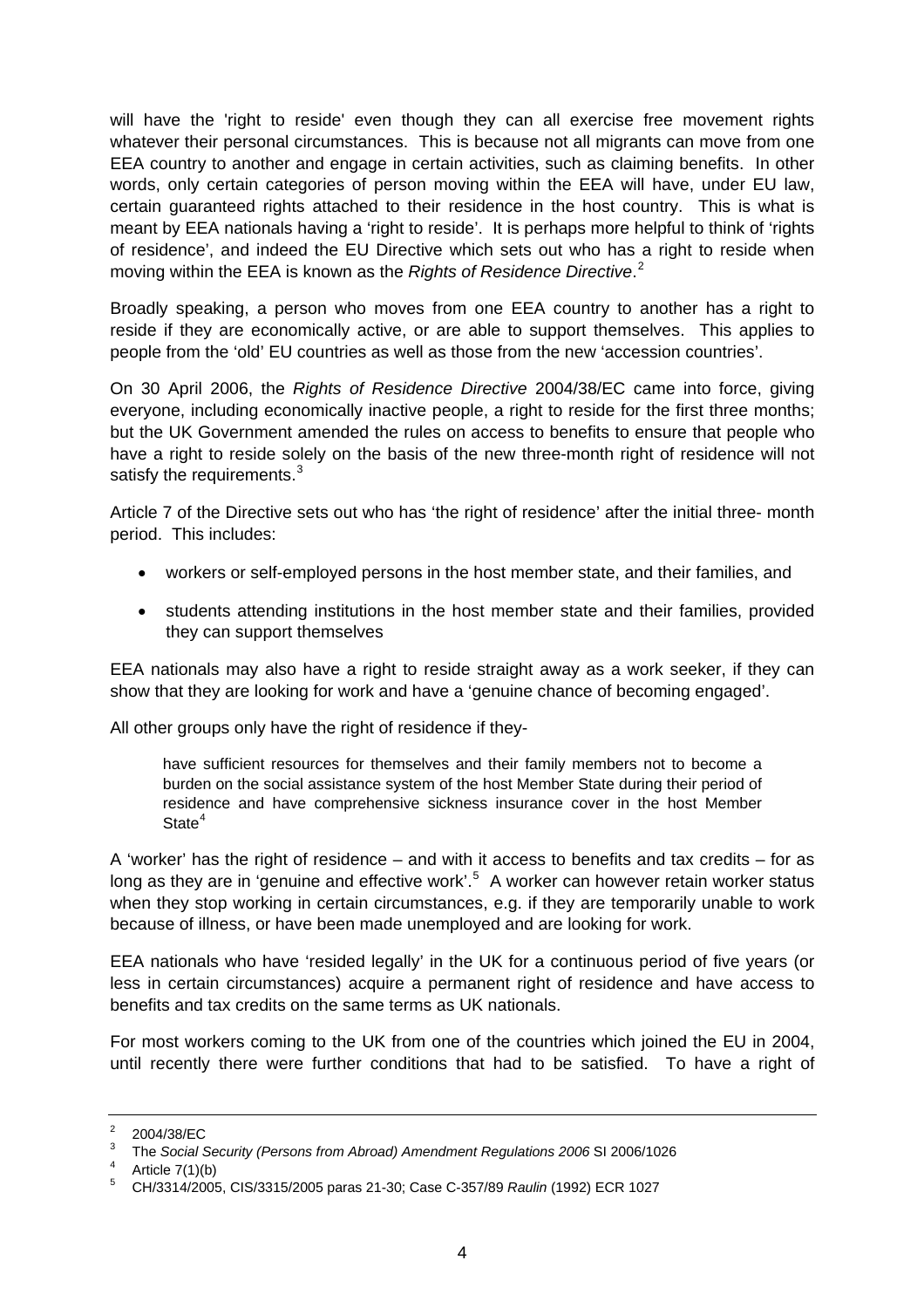<span id="page-4-0"></span>residence, most workers from A8 countries<sup>[6](#page-4-1)</sup> had to be in work and registered under the UK Border Agency's Worker Registration Scheme (WRS). They had the right of residence – and with it access to in-work benefits – for as long as they were in registered employment. Once an A8 national had legally worked in the UK without interruption for a period of 12 months they did not have to register with the WRS and had the same rights and access to meanstested benefits and tax credits as other EEA nationals. An A8 worker must not have been out of work for more than a total of 30 days in the 12 month period. If they had completed 12 months uninterrupted work they could only retain worker status if they claimed Jobseeker's Allowance (JSA), unless they were temporarily sick and had had an accident which temporarily prevented them working.

The Worker Registration Scheme was established under provisions in the Accession Treaty allowing the existing Member States to apply national measures regulating access to their labour markets for nationals of A8 countries for up to seven years. The period expired on 30 April 2011 and, along with all other Member States which introduced controls, the UK has no longer been able to apply national measures. The result is that A8 nationals are now able to access benefits on the same basis as other EEA nationals (apart from A2 nationals – see below). For A8 nationals who have already completed 12 months' registered work this change will make no difference, as they already have the same rights as other EEA nationals. Those who were in work and registered under the WRS at 30 April 2011 will however no longer need to have worked for 12 months in order to access out-of-work benefits. A8 nationals who have not previously worked in the UK are also now able to register with Jobcentre Plus on arrival as a job seeker and, provided they meet the same requirements imposed on UK nationals, should be able to claim income-based Jobseeker's Allowance (giving entitlement to Housing Benefit and Council Tax Benefit) and, if relevant, Child Benefit and Child Tax Credit.

The **A2 countries** – Bulgaria and Romania – joined the EU in January 2007. A2 Nationals were not covered by the Worker Registration Scheme. However, A2 nationals wishing to work in the UK must, except where they are exempt from the requirement, obtain a 'worker authorisation document' before they commence employment in the UK. To have a right to reside as a worker, an A2 national who is subject to worker authorisation must have a worker authorisation document and be working in accordance with the relevant conditions. An A2 national who has worked legally in the UK without interruption for a period of 12 months is exempt from worker authorisation and has the same rights and access to benefits and tax credits as other EEA nationals. For practical purposes therefore, the rules closely mirror those which previously applied to A8 nationals.

# **2 EEA nationals with a 'right to reside' for benefits purposes**

The right to reside in the UK for EEA nationals is governed by the *Immigration (European Economic Area) Regulations 2006[7](#page-4-2)* , which transposed Directive 2004/38/EC on the right of citizens of the Union and their families to move and reside freely within the territory of the Member States. Under the 2006 regulations, EEA nationals who are exercising their treaty rights are 'qualified persons' if they fall within one of five categories:

• Jobseekers

<span id="page-4-2"></span><span id="page-4-1"></span><sup>6</sup> The 'A8' comprises the Czech Republic, Estonia, Hungary, Latvia, Lithuania, Poland, Slovakia and Slovenia

<sup>7</sup> [SI 2006/1003](http://www.dwp.gov.uk/docs/a1-6209.pdf)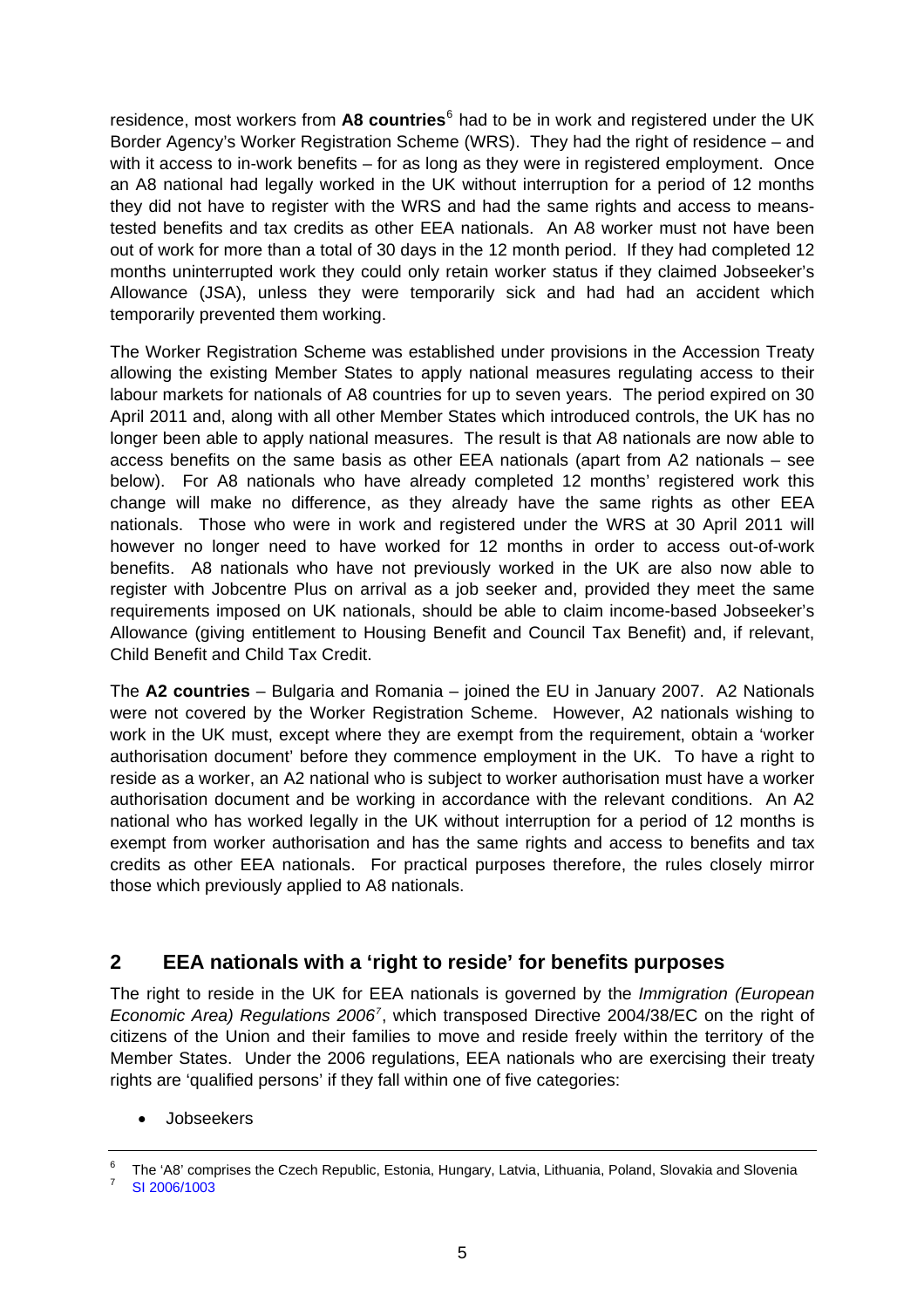- <span id="page-5-0"></span>• Workers
- Self-employed persons
- Self-sufficient persons
- **Students**

A 'qualified person' has a right to reside in the UK. The regulations also provide that a person can acquire the right to reside permanently in the UK after a certain period.

A family member of a qualified person, or of a person who has a permanent right of residence, also has a right to reside. For these purposes, 'family' has a broader meaning than normally applies under UK social security legislation.

More detailed information is given below. This is not however intended to be a detailed statement of the law in this area, which can be very complex. Whether or not a person has a right to reside can depend on a number of factors including their nationality, immigration status, when they first came to the UK, and their individual or family circumstances. Furthermore, the case law on the 'right to reside' is however constantly evolving to clarify situations where someone from an EEA country may be able to claim benefits in the UK. Anyone seeking advice on how the provisions apply to particular individuals should seek professional advice.

Section 4 of this note lists sources of further information on the right to reside requirement.

### **1.1 Jobseekers**

EEA nationals have a right to reside as a jobseeker if they are looking for work and have a genuine chance of being engaged. Family members of jobseekers also have a right to reside. To have a right to reside as a jobseeker a person needs to be registered with Jobcentre Plus and signing on as available for and seeking work. A person with a right to reside as a jobseeker may claim income-based JSA (which can give entitlement to Housing Benefit and Council Tax Benefit), Child Benefit and Child Tax Credit. Jobseekers may not however claim Income Support, income-related Employment and Support Allowance, or Pension Credit; nor can those with a right to reside as a jobseeker get housing or homelessness assistance from a local authority.

It is important to note that, unlike workers, self-employed persons and persons with a permanent right of residence, those with a right to reside as a jobseeker are not exempt from the main Habitual Residence Test and will also need to satisfy this requirement in order to claim income-based JSA (and with it HB and CTB).<sup>[8](#page-5-1)</sup>

A8 nationals who were required to register their work under the Worker Registration Scheme could not have a right reside as a jobseeker, but with the end of the WRS this restriction no longer applies. A2 nationals subject to worker authorisation cannot have a right to reside as a jobseeker.

### **1.2 Workers**

'Workers' – and their family members – have a right to reside and are exempt from the main Habitual Residence Test. A worker has a right to reside for as long as they are in 'genuine

<span id="page-5-1"></span><sup>8</sup> See the separate Library standard note, *The Habitual Residence Test*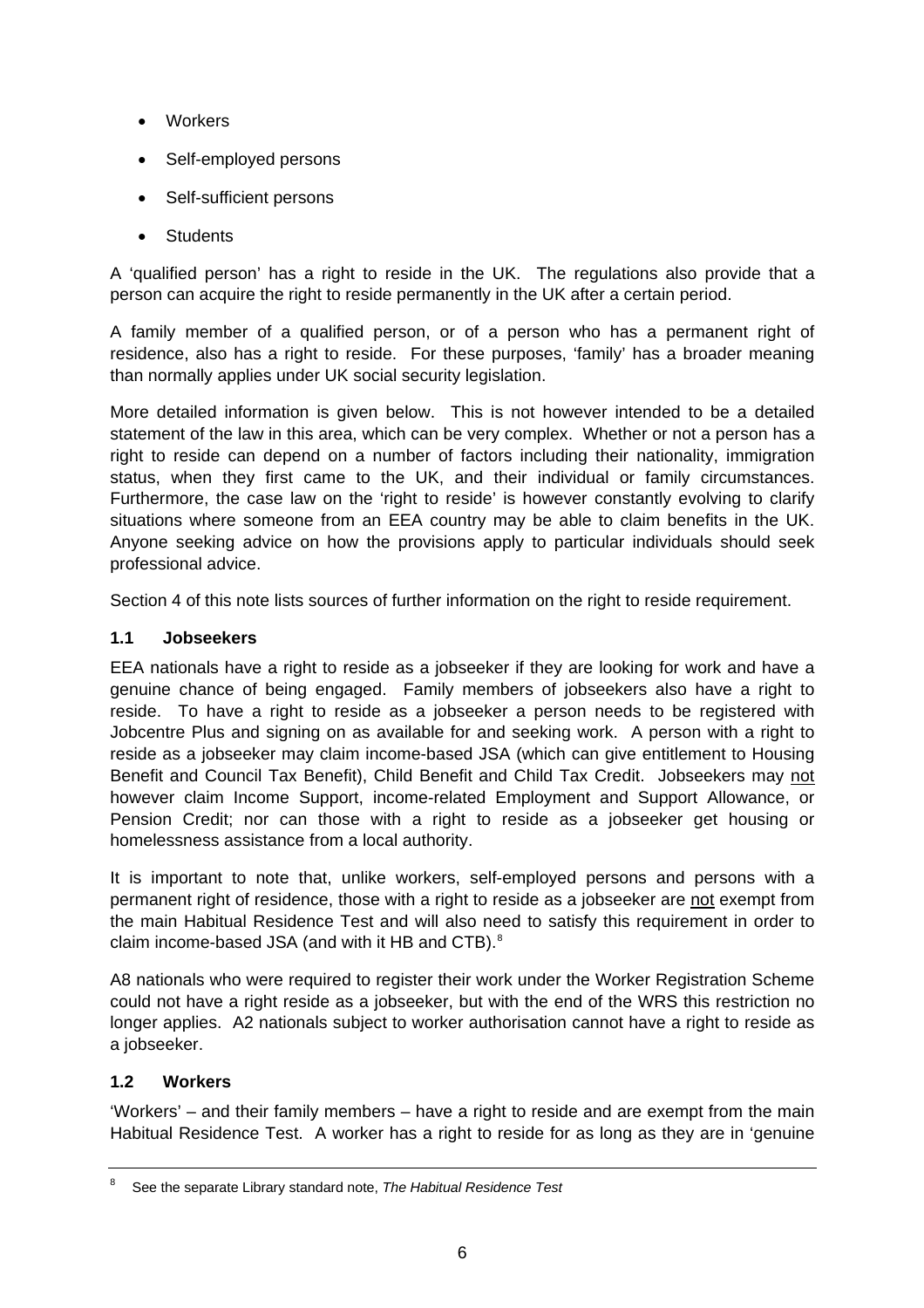<span id="page-6-0"></span>and effective work'. This means work which is not on such a small scale as to be 'marginal and ancillary'.<sup>[9](#page-6-1)</sup>

A person remains a 'worker' for as long as they as they are under a contract of employment, even if they are currently on leave. So, for example, a woman who established worker status does not cease to be a worker if they are not working because of pregnancy or childbirth, if they are on maternity leave (whether paid or unpaid). This applies to all EEA nationals, including those from A2 countries.

A worker can also retain worker status when they stop working if:

- they are temporarily unable to work due to illness or accident **or**
- they are in duly recorded involuntary unemployment after having been employed in the UK, as long as they have registered as a jobseeker with the relevant employment office **and**
	- they were employed for a year or more before becoming unemployed
	- they have been unemployed for no more than six months **or**
	- they can provide evidence that they are seeking employment in the UK and have a genuine chance of being engaged **or**
- they are involuntarily unemployed and have started vocational training **or**
- they have voluntarily stopped working and have started vocational training which is related to their last employment<sup>[10](#page-6-2)</sup>

In addition, a person has a right to reside as a primary carer of a child receiving education, if one of the parents of the child was a worker.<sup>[11](#page-6-3)</sup> 'Education' for these purposes does not include nursery education. A right to reside as a primary carer end normally ends when the child reaches  $18^{12}$  $18^{12}$  $18^{12}$ , but can continue beyond that age if the young person requires the presence and care of that parent in order to be able to complete their education.

Before 1 May 2011, A8 nationals subject to worker registration could not retain worker status on stopping work if they had not completed 12 months' continuous registered work. However, this restriction no longer applies.

A2 nationals still subject to worker authorisation cannot retain worker status if they stop working.

#### **1.3 Self-employed persons**

Self-employed people, and their family members, have a right to reside and are exempt from the main Habitual Residence Test. There are no additional rules which self-employed A8 or A2 nationals need to satisfy; they have the same rights of residence as self-employed people from all other EEA states.

<span id="page-6-2"></span><span id="page-6-1"></span> $\alpha$ 

<sup>&</sup>lt;sup>9</sup> CH/3314/2005, CIS/3315/2005 paras 21-30; Case C-357/89 Raulin (1992) ECR 1027<br><sup>10</sup> Regulation 6 *The Immigration (European Economic Area) Regulations 2006; SI 2006/1003<br><sup>11</sup> See DWP Memo DMG 30/10 revised, Right to res* 

<span id="page-6-4"></span><span id="page-6-3"></span>December 2010<br><sup>12</sup> But for a dissenting view of what the appropriate age threshold should be, see CPAG, *Benefits for migrants*  $handbook$ ,  $5<sup>th</sup>$  edition, 2011, pp243-244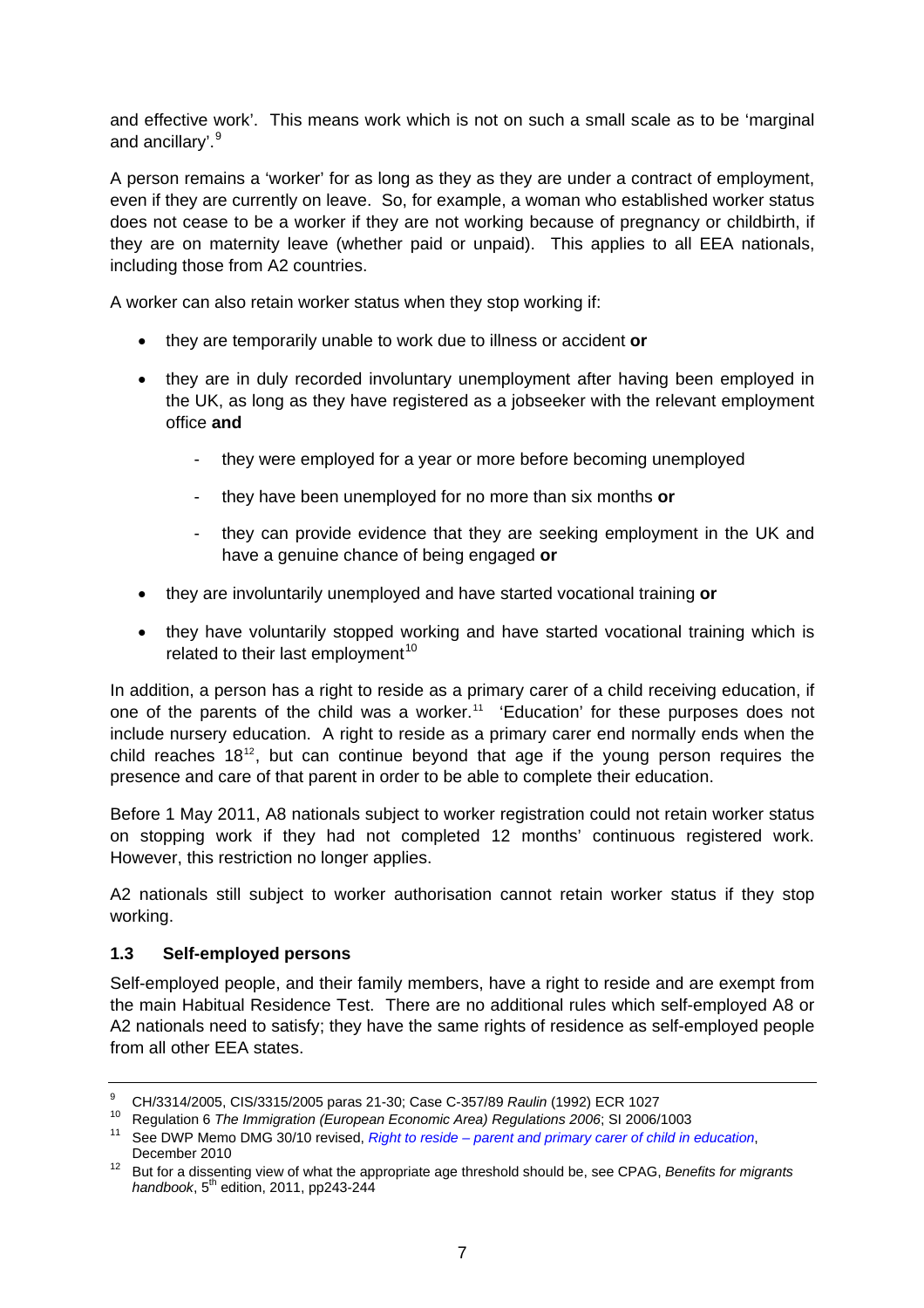<span id="page-7-0"></span>As with workers, a person needs to be doing 'genuine and effective work', but a person can be accepted as self-employed straight away if they are in the process of establishing themselves in self employment.

Those temporarily unable to work because of illness or an accident retain their self-employed status and, as is the case with worker, self-employed people do not lose their status during maternity leave. The Courts have held that a former self-employed person who is now registered with Jobcentre Plus and looking for work cannot retain their self-employed status, but welfare rights advisers believe that this could be the subiect of further challenges.<sup>[13](#page-7-1)</sup> In the meantime, EEA nationals who were formerly self-employed may have a right to reside as a jobseeker (see 2.1 above), but this will not be possible for A2 nationals who have not completed 12 months' authorised work.

### **1.4 Students and 'self-sufficient' people**

EEA nationals who are students have a right to reside if they:

- are enrolled in an accredited college:
- have comprehensive sickness insurance cover in the UK; and
- can provide an assurance that they (and their family) have sufficient resources not to become a burden on the UK social assistance system during their period of residence

People who do not have a right to reside under any other category can also have a right to reside as a 'self-sufficient person' if they can satisfy the last two bullet points.

Directive 2004/38/EC prevents Member States from setting a fixed amount to be regarded as 'sufficient resources' for these purposes, stipulating that the personal situation of the person should be taken into account. The UK authorities may take the view that a person has sufficient resources if they have an income in excess of their 'applicable amount' for meanstested benefits including the Housing and Council Tax Benefit they would qualify for, but welfare rights groups have questioned if this is consistent with European case law.<sup>[14](#page-7-2)</sup>

### **1.5 Permanent residents**

EEA nationals and their family members who have acquired the right to reside permanently in the UK satisfy the right to reside requirement. EEA nationals can acquire permanent residence if they have 'resided legally' in the UK for a period of five years. It is possible to apply to the UK Border Agency for confirmation of permanent residence status. The UKBA [website](http://www.ukba.homeoffice.gov.uk/eucitizens/documents-eea-nationals/) gives information on how to apply for a registration certificate (for proof of right of residence) or permanent residence confirmation, and has links to the application forms, guidance notes and UKBA caseworkers' instructions.

A person can lose their permanent right of residence of they are absent from the UK for two consecutive years.

Some EEA nationals can acquire permanent residence before five years have elapsed. This includes:

<span id="page-7-1"></span><sup>13</sup> See for example Martin Williams, 'Right to reside and self-employment: a review', *Welfare Rights Bulletin*

<span id="page-7-2"></span><sup>&</sup>lt;sup>14</sup> CPAG, Benefits and migration handbook, 5<sup>th</sup> edition, 2011, pp235-236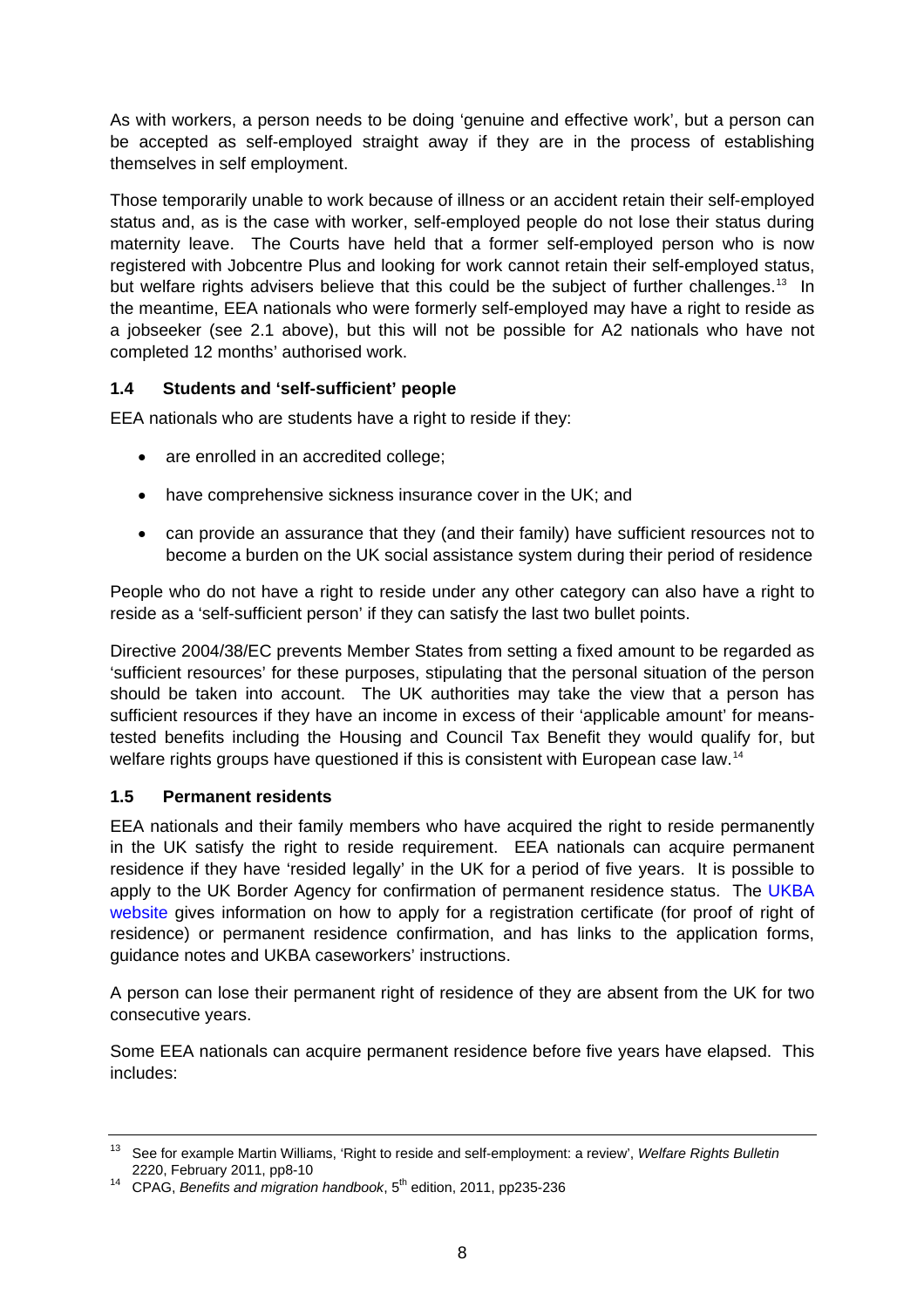- <span id="page-8-0"></span>• Workers and self-employed persons who reach state pension age or take early retirement, if they worked in the UK for at least 12 months, and resided in the UK continuously for more than three years, before stopping;
- Workers and self-employed persons who stopped working in the UK because of permanent incapacity, if they had resided in the UK for at least two years or, if regardless of their length of residence if the incapacity was the result of an accident at work or occupational disease; and
- Family members who were residing with a worker or self-employed person immediately before they died, if the worker or self-employed person had resided in the UK for two years immediately before they died, or regardless of their length of residence if the death was caused by an accident at work or occupational disease.

#### **1.6 Family members**

A person who is a 'family member' of an EEA national with a right to reside also has a right to reside. This applies whether or not they themselves are EEA nationals.

Family members include spouses and civil partners; and children (or grandchildren or greatgrandchildren) under 21, or older if dependent. It also includes dependent relatives in the ascendant, i.e. parents, grandparents and great-grandparents.

Rights may also be given to 'extended family members'. This may include partners with whom the EEA national has a 'durable relationship'; other relatives who are dependants or members of the person's household; and relatives requiring personal care from the EEA national on serious health grounds. An 'extended family member' must have been recognised as such by the UK Border Agency and have been issued with the necessary documentation.

A family member does not necessarily lose their right to reside on that basis when they cease to belong to one of the categories outlined above. For example, a former spouse or civil partner can retain their right to reside if, before the termination, the marriage or civil partnership had lasted for at least three years with both partners residing in the UK for at least one year; or he or she has custody of their child(ren) or a right of access to the child(ren) in the UK only; or if a continued right of residence is warranted by particularly difficult circumstances (e.g. he or she was a victim of domestic violence during the marriage or civil partnership).

# **3 Ending of the Worker Registration Scheme**

On 10 March 2011 the Home Office issued a Written Ministerial Statement announcing that the Home Secretary had laid before Parliament regulations to revoke provisions relating to the Worker Registration Scheme for A8 nationals:

#### **Worker Registration Scheme**

The Minister for Immigration (Damian Green): My right hon. Friend the Home Secretary is today laying before Parliament regulations which will have the effect of closing, on 30 April 2011, the worker registration scheme for workers from those member states from eastern Europe that joined the EU on 1 May 2004. This means that after 30 April 2011 nationals of those countries will no longer be subject to a requirement to register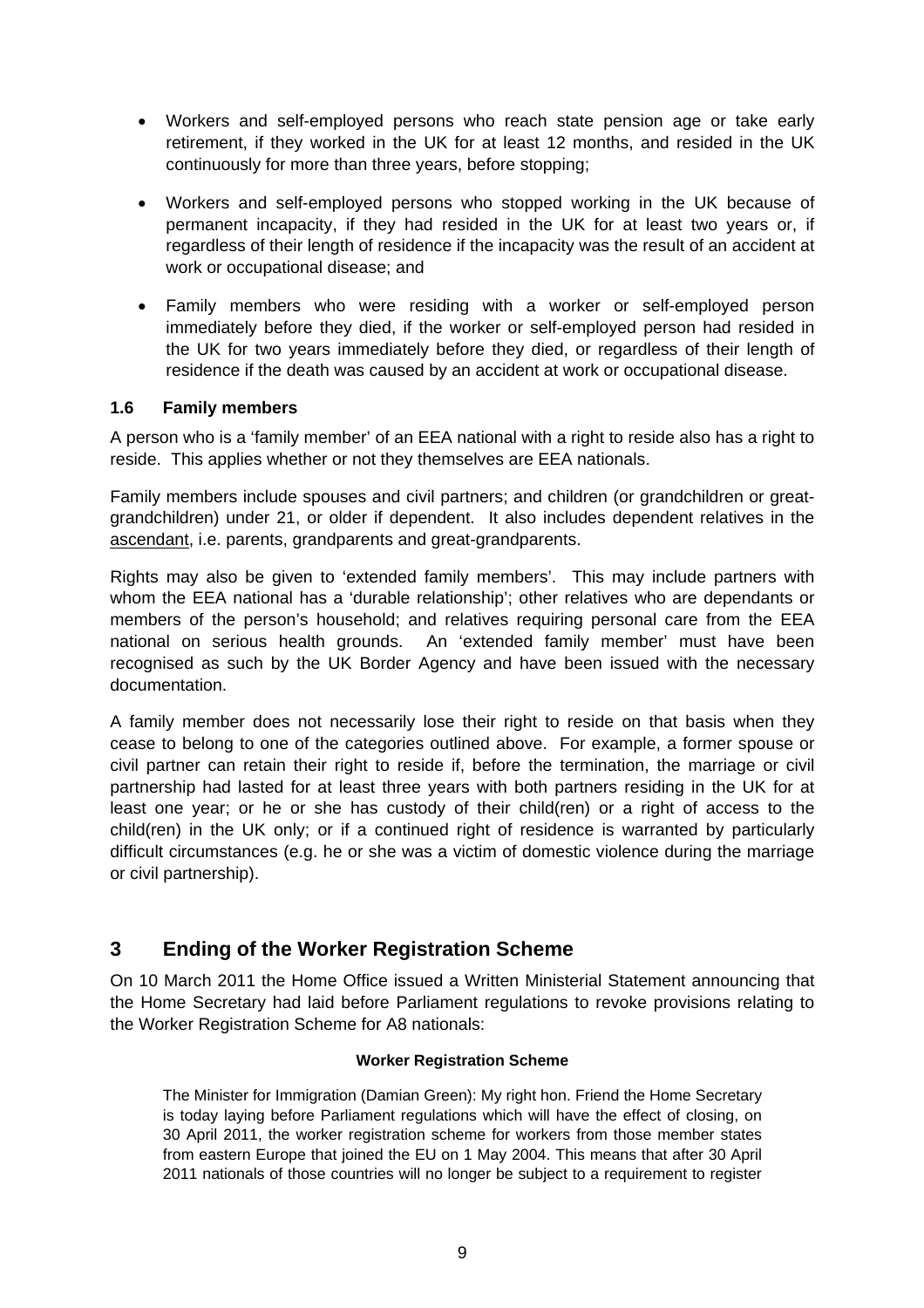their employment as a condition of working legally in the United Kingdom and will be able to work and reside in the United Kingdom on the same basis as nationals from other EU member states.

The worker registration scheme is being closed because the terms of the treaty of accession mean that the United Kingdom cannot apply restrictions on access to the labour market to nationals of those member states for more than seven years from the date of accession. Those other EU member states-that is, Germany and Austria-that have maintained such restrictions to date will also be required to lift them.

The Government intend to apply transitional controls on labour market access, in accordance with the relevant accession treaty, to nationals of any country joining the EU in the future. This is part of the Government's commitment to reducing net migration to the tens of thousands, alongside the steps that the Government are taking to reduce immigration from outside the EU, including new limits on numbers of workers admitted under tiers 1 and 2 of the points-based system and reforms to other routes of entry including students, families and marriage. Economic migration routes will remain closed to lower-skilled migrants from outside the EU while UK and EU labour continues to be available to meet labour needs at this level.

The UK Border Agency will be publishing guidance on its website for workers from the relevant accession member states and for employers, clarifying their responsibilities in relation to compliance with the worker registration scheme until its closure on 30 April.<sup>[15](#page-9-0)</sup>

The relevant regulations are *The Accession (Immigration and Worker Registration) (Revocation, Savings and Consequential Provisions) Regulations 2011[16](#page-9-1).* An accompanying *[Explanatory Memorandum](http://www.legislation.gov.uk/uksi/2011/544/memorandum/contents)* was also published.

The ending of the Worker Registration Scheme received extensive coverage in the press, with some reports suggesting that more than 100,000 Easter European migrants would be able to claim benefits as a result of the changes.<sup>[17](#page-9-2)</sup>

In its 26<sup>th</sup> report published on 22 March, the House of Lords Merits of Statutory Instruments Committee drew special attention to the regulations ending the WRS on the grounds that they gave rise to 'issues of public policy likely to be of interest to the House.<sup>[18](#page-9-3)</sup> While noting that DWP's assurance that rules were in place to prevent abuses and that it had an expert team of staff to scrutinise claims from A8 nationals, the Committee said it was 'less than satisfactory' that the Department was still working to estimate the full potential costs of the end of the WRS, given that it had had seven years to plan for the change. The Committee observed:

4. The termination of the WRS has received significant media coverage, some of which has alluded to the fact that this will give migrants from the eight countries greater access to the UK benefits system. In response to questions from the Committee, the Department for Work and Pensions ("DWP") has provided further information on this issue via the UKBA (see Appendix 1). The DWP say that from 1 May 2011, nationals from the eight countries will have the same access to the UK benefit system as nationals of other, longer established EEA nationals. This includes eligibility for

<span id="page-9-0"></span><sup>15</sup> HC Deb 10 March 2011 c78-79WMS

<span id="page-9-1"></span><sup>16</sup> [SI 2011/544](http://www.legislation.gov.uk/uksi/2011/544/contents/made)

<span id="page-9-2"></span><sup>17</sup> See for example 'Migrants free to claim full benefits', *The Times*, 3 March 2011; 'MIGRANTS FLOOD BACK TO BRITAIN: 100,000 more can claim our benefits from next week; New benefit rules will mean migrants never want to leave', *Daily Express*, 25 April 2011 18 [HL 122 2010-11](http://www.parliament.uk/business/committees/committees-a-z/lords-select/merits-of-statutory-instruments-committee/publications/)

<span id="page-9-3"></span>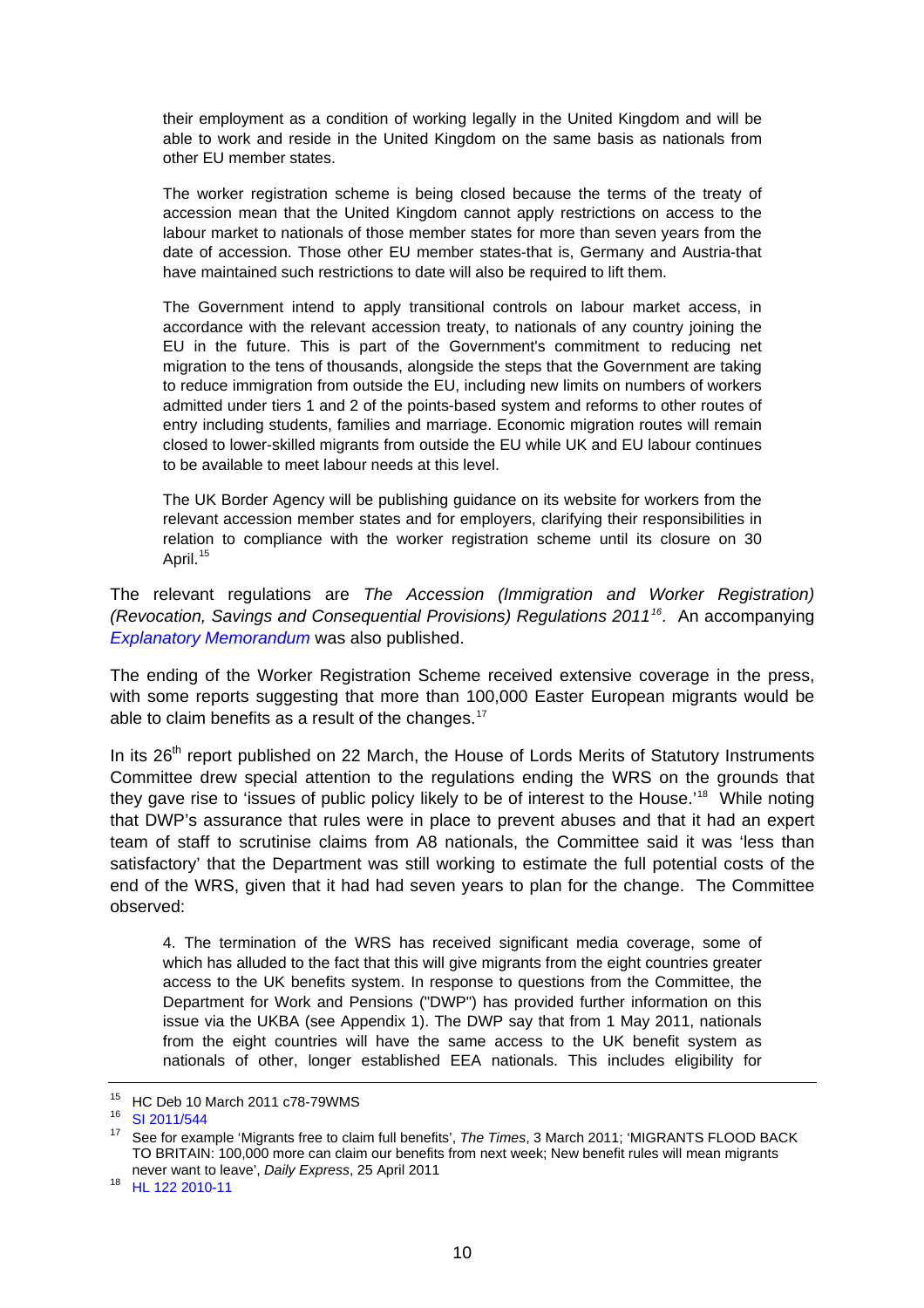income-based Jobseeker's Allowance if an EEA national has 'worker status' and stops working.

5. However, the DWP say there are rules in place to prevent abuse; and migrants, including EEA nationals, can generally only access income-related benefits if they have a right to reside here and are habitually resident. The DWP add that in order to maintain a tight control of claims from nationals of the eight countries, there is an expert team in Jobcentre Plus in Wick, Scotland which scrutinises the quality and consistency of decision making. The DWP also note that the Government will be keeping the rules around the payment of benefits to people from abroad under review.

6. The Committee would have expected to see more evidence that departments had collectively assessed the full impacts of the change across Government. Given the interest in the impact on the benefits system, it is disappointing that the EM did not include any information on the possible consequences for the system from the termination of the WRS. The DWP said in their response to the Committee that in the year to December 2010, 11,909 claims for income-based Job Seeker's Allowance from nationals of the eight countries were refused, which may have succeeded with the ending of the WRS and the transitional arrangements under the Accession Treaty. However, the DWP has not provided any estimates of the resulting costs, saying that work on the potential costs following the end to the WRS is continuing. This is particularly disappointing as the UK has had seven years to prepare for the end of the national measures restricting the labour market, and the House may consider that it is entitled to be better sighted in this regard.

The Department's [Memorandum for the Committee](http://www.publications.parliament.uk/pa/ld201011/ldselect/ldmerit/122/12207.htm) sets out in greater detail the implications of the changes and the procedures in place to deal with them.

On 26 April 2011 the House of Lords debated a motion tabled by Lord Hunt of King's Heath-

...To resolve that this House regrets the lack of detailed information contained in the explanatory memorandum on the Accession (Immigration and Worker Registration) (Revocation, Savings and Consequential Provisions) Regulations 2011.

Lord Hunt noted the issues highlighted by the Merits Committee, adding:

This debate is an opportunity, first, to encourage the noble Baroness's department to be more forthcoming in its impact assessments in future. Secondly, I hope that the noble Baroness will update us and the House on whether the DWP has made any further progress in its work in analysing the potential costs following the end of the worker registration scheme.<sup>[19](#page-10-0)</sup>

Baroness Hamwee asked about estimates of the numbers affected:

The noble Lord referred to the 11,000-it may be almost 12,000-claims rejected in the past calendar year which apparently would have succeeded with the ending of the transitional arrangements. How confident are the Government that those figures are close to being accurate? How will they seek to verify them? Newspaper articles use the figure of more than 100,000 migrants. If I were to ask the Minister whether she knows where the newspapers got the figure of 100,000 from, that would probably be an unfair question, because we all know that newspapers are not necessarily the most accurate reporters.<sup>[20](#page-10-1)</sup>

<sup>19</sup> HL Deb 26 April 2011 c82

<span id="page-10-1"></span><span id="page-10-0"></span><sup>20</sup> HL Deb 26 April 2011 c83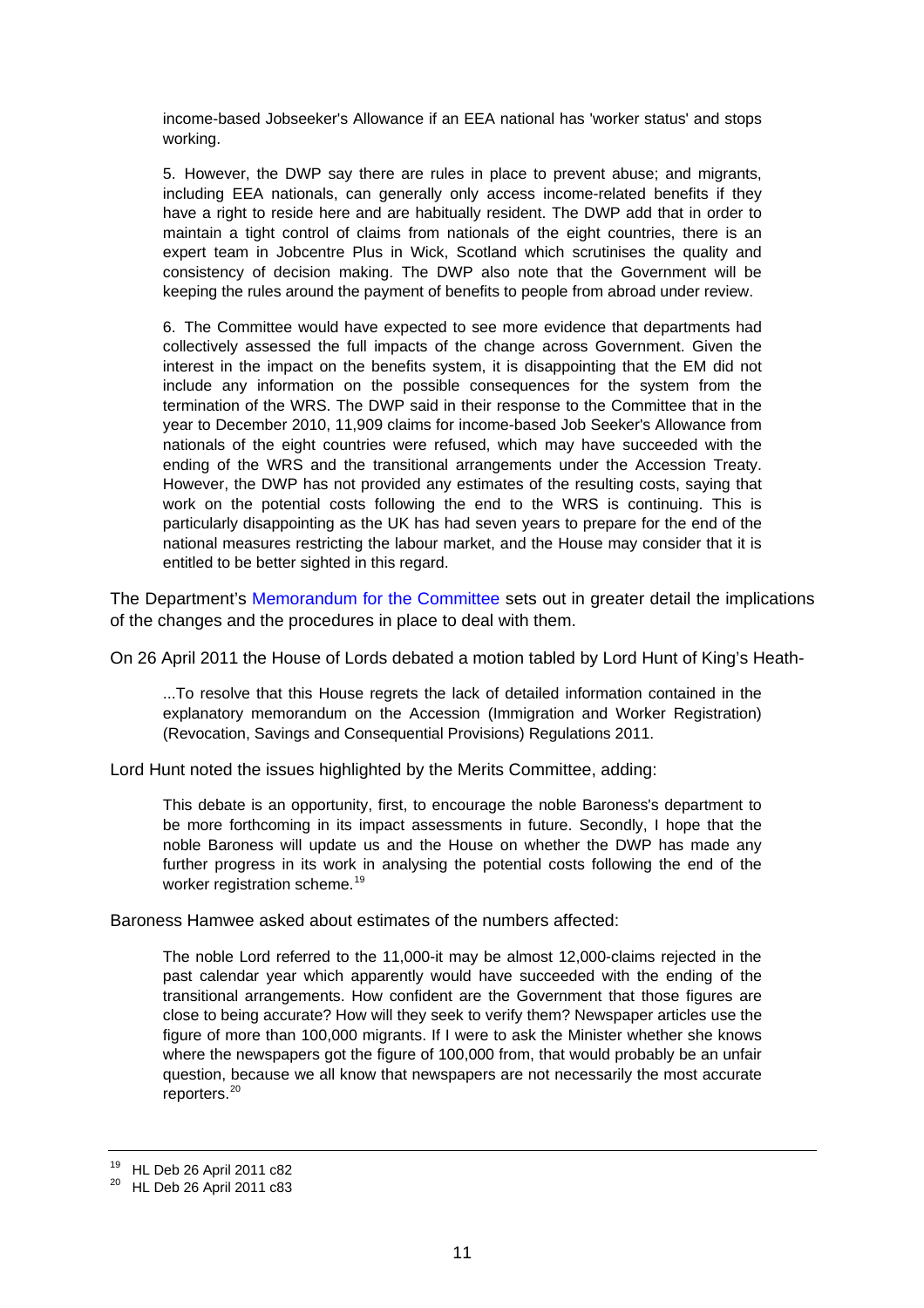For the Government, the Home Office Minister Baroness Neville-Jones said that the Government had not set out to 'deny Parliament legitimate information' but had been cautious because of the high degree of uncertainty about both the future pattern of migration and about the consequences of the changes for the benefits budget. She continued:

However, there are some points that can usefully be made. First, there is the position of A8 nationals who are already here. One effect of the worker registration scheme has been that those entering the UK labour market have generally been prevented from having immediate access to out-of-work benefits if they are seeking work or become unemployed. It is also reasonable to assume that a substantial proportion of those who have arrived since 2004 were already no longer subject to the restrictions because once they have worked here legally for more than 12 months they are no longer subject to the WRS.

The number of A8 workers who have registered under the WRS since May 2004 is approximately 1.1 million. The WRS does not record how many of those who have registered have subsequently left the UK, but statistics from the Labour Force Survey suggest that the number of A8 nationals in employment in the UK in the three months to the end of 2010 was 615,000. It can be assumed that a fraction of that number, but we do not know how many, are A8 workers who have already worked legally and continuously in the UK for more than 12 months and so are not subject to the WRS and therefore the termination makes no difference to their status.

What is more difficult to predict is the extent to which we may experience more or less migration from A8 countries after 30 April 2011. While the Labour Force Survey provides us with some information on the stock of A8 migrants to the UK, it does not tell us about flows over time. The general trend indicated by the International Passenger Survey estimate of long-term migration from A8 countries, which was published by the Office for National Statistics last year, is that immigration levels steadily fell during 2008 and 2009 and then levelled off while numbers of A8 nationals emigrating from the UK rose sharply in 2008 before exits fell off. The result is that net migration from A8 countries appears to have been positive, but not particularly strongly, over the past year.

What is likely to be the position in the future? The position after 30 April may reinforce the trend, but we simply do not know. There are a number of reasons for that. We do not know about perceptions abroad of job prospects in the UK, and we do know that, as has been demonstrated by authorities such as the World Bank, on the whole migrants come here for employment, not for benefits. We do not know about job prospects in the UK or, more importantly, the effect of other countries now having to lift their very restrictive provisions relating to A8 migrants. As we know, they all have to lift them, and some of the countries that had the greatest restrictions are geographically pretty close to A8 countries. I would particularly name Germany. Germany will no longer be able to maintain its restrictions on labour market access, and A8 migrants who might otherwise come to the UK may now chose to go there. That is a material consideration. The changed position may also influence the emigration decisions of those already here. The relative availability of work could be a factor, as could relative exchange rates. If you think through the implications of those things, employment in the German market probably looks quite attractive.

There will be some who have no intention of seeking work, and they may indeed, and this is one of the worries, try to exploit the changed position in terms of access to benefits. It is not on the whole the analysis of why people come here, but it is a danger. That is why we have rules in place to prevent the abuse of the benefits system and to prevent benefits tourism.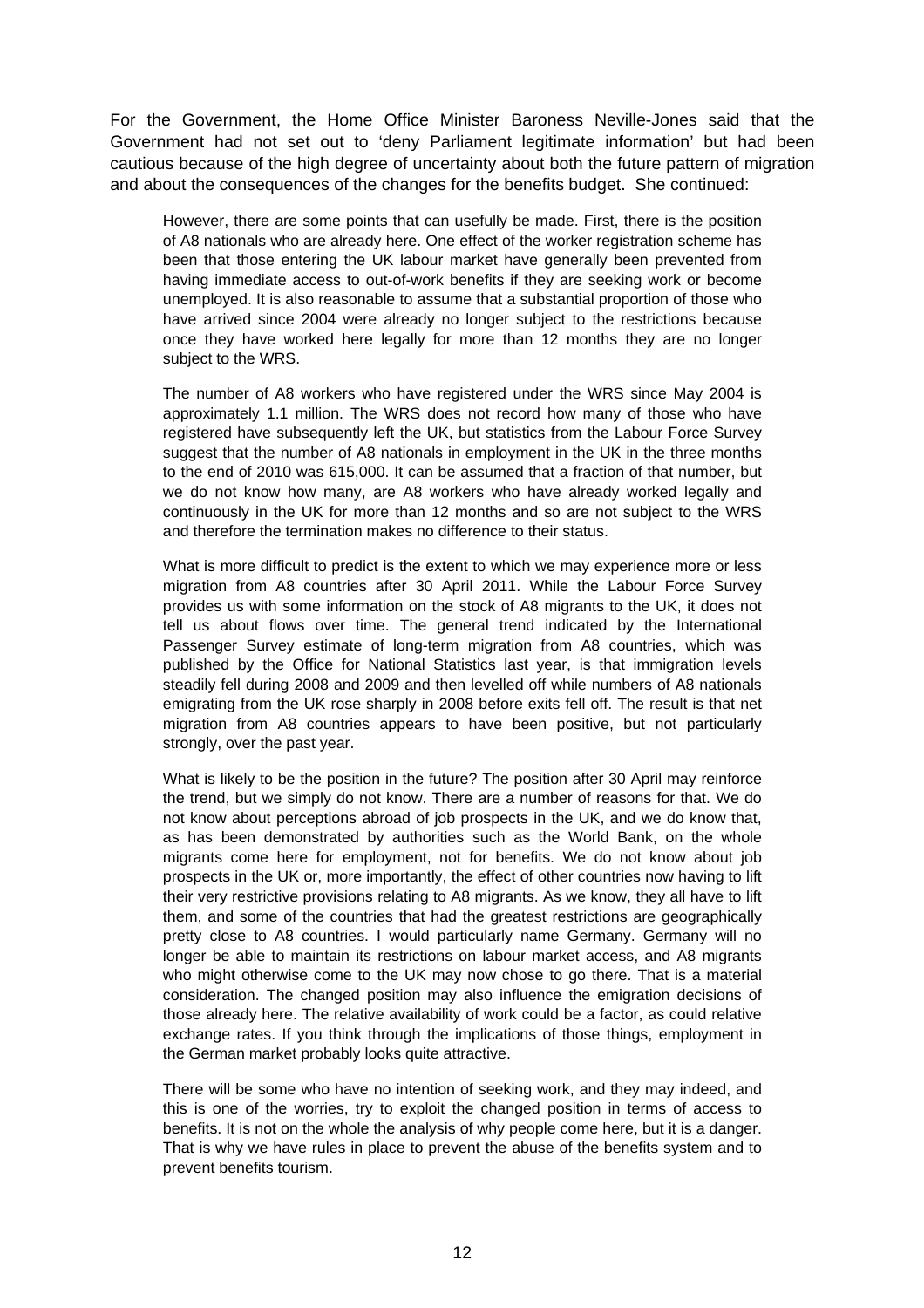We are committed to maintaining the security and integrity of the benefits system to ensure that tax payers' money is spent appropriately. Claimants can access incomerelated benefits only if they have a right to reside here and are habitually resident.

How far the lifting of the worker registration scheme will affect the benefits system is a complex question. I want to spell out why it is. This is unashamedly complex so I beg your Lordships' indulgence in listening carefully. It is difficult to arrive at a reliable estimate. We are unwilling to mislead by supplying estimates that are falsified by outcomes. In order to produce a reliable forecast for the cost to the benefit system after 1 May 2011, the Government would need to have forecasts of migration on which they can rely. I have just pointed out why there are some real difficulties with that.

As to actual costs-this is where it gets complex-the DWP does not generally record the nationality of those to whom benefits are paid. Indeed, there is a data protection limitation on so doing, which arose when HMRC was recording nationality and a number of welfare groups protested about the irrelevance of that criterion for access to benefits. HMRC and DWP accepted that position and nationality is no longer recorded. However, we are not entirely without information about nationality because the way that claims are assessed means that note is taken at the point of application-for clerical purposes only, not for administration and therefore not subsequently recorded-in order to get the claims into the right channel. That channel goes to the office in Wick, which deals with the claims from A8 and A2 countries. It is also partly for the purposes of ensuring that these claims are proper ones. As a result of the numbers being collected in that way, it is possible to have some information regarding nationality.

Figures have also been published by the Home Office in its quarterly Control of Immigration statistics. My noble friend asked whether we could rely on the figure of 11,000 plus. That is a factual figure. It is not an estimate. Let me say straight away that the figure of 100,000 is one we do not recognise and do not know where it has come from. It seems to have been conjured out of the air. We do not believe that it represents anything like the likely outcome, but we have been very cautious about making statements which are going to be falsified about what the future trend is likely to be.

From the number of claims disallowed in the past year, it might be argued that it is possible to produce an estimate of the cost to the benefit system of closing the WRS. If you take that estimate, the additional cost would have been about £30 million, which represents about 0.1 per cent of total expenditure on the benefits concerned. The reason that we are very reluctant to use that figure is that it is a figure that relates to the past. It is a retrospective figure. For the reasons I have tried to set out, relating to our ignorance about the likely flow of migrants and our inability to know exactly how many of those would be claimants, we are very reluctant to base any projection on those figures. It is for those reasons-and not for any unwillingness to inform either House of the likely outcome-that the DWP was so cautious and why the Home Office thought that it was right to be cautious.

My final point is that EEA nationals who are neither in work nor seeking work are generally not entitled to income-related benefits. They have to be self-sufficient while they remain in the UK, and they must have sufficient resources to support themselves and their family members to avoid being a burden on the state. That is another reason why, on the whole, we do not believe that the impact will be all that great. In short, the picture is complex, which means that any assessment of the impact of A8 migration after 30 April is likely to be speculative and could well be unhelpful. $21$ 

<span id="page-12-0"></span><sup>21</sup> HC Deb 26 April 2011 cc84-86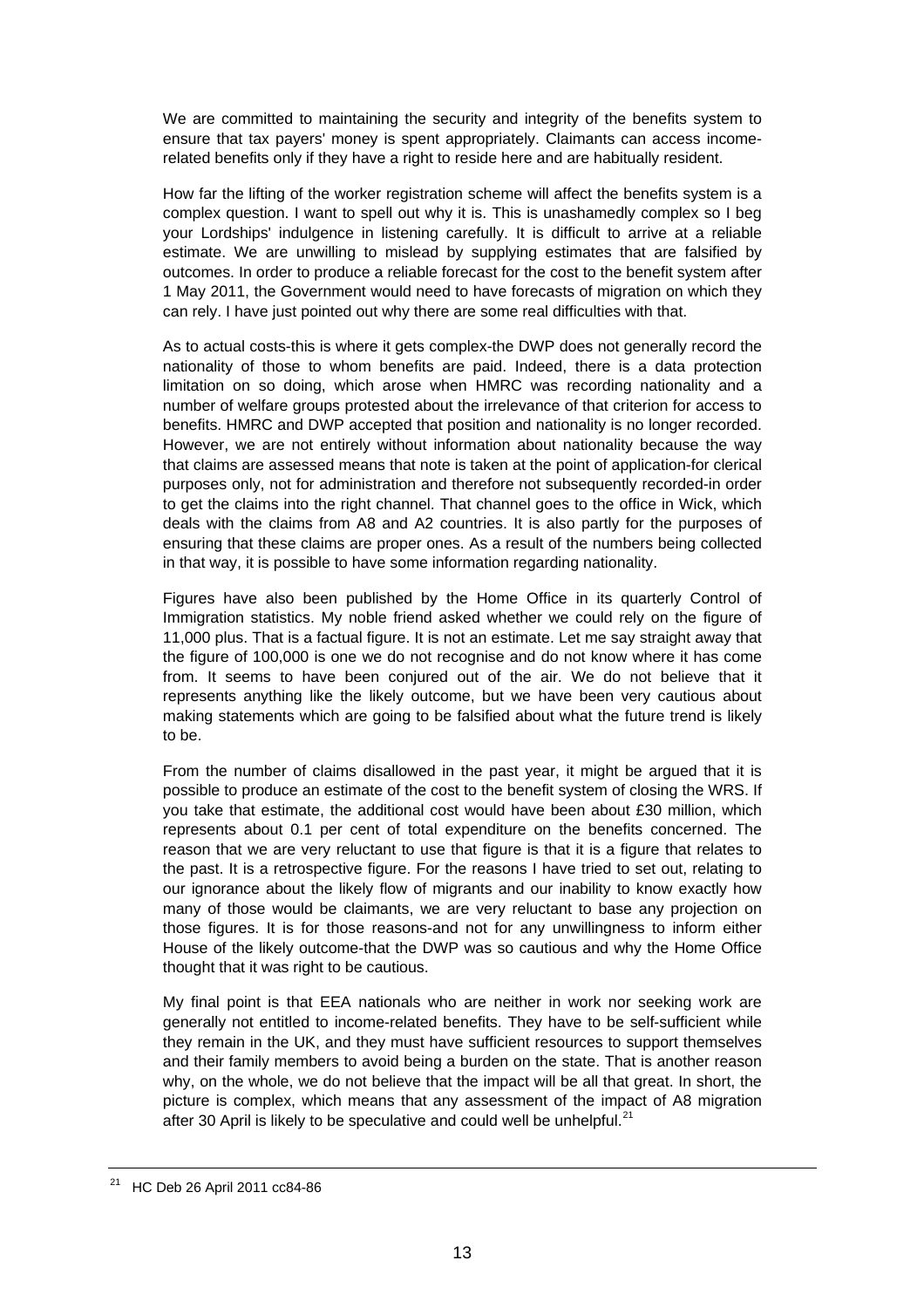### <span id="page-13-0"></span>**4 The right to reside test: compatibility with EU law**

### **4.1 The Patmalniece case**

There is a substantial body of case law on the right to reside requirement, but the most significant to date is perhaps the Supreme Court's judgment in March 2011 in the *Patmalniece case.*<sup>[22](#page-13-1)</sup> This involved a Latvian national – Galina Patmalniece – now aged 72 and in receipt of a Latvian retirement pension. She first came to the UK in June 2000 (i.e. nearly four years before Latvia joined the EU), and made an unsuccessful claim for asylum but was not subsequently removed. In 2005 Mrs Patmalniece – who had never worked since coming to the UK – made a claim for Pension Credit but was refused on the grounds that she did not have a right to reside in the UK. She appealed the decision, arguing that the right to reside requirement was directly discriminatory on the grounds of nationality, contrary to Article 3 of [EC Regulation 1408/71](http://europa.eu/legislation_summaries/employment_and_social_policy/social_protection/c10516_en.htm) on the application of social security schemes to employed persons and their families moving within the Community. Article 3(1) provided that:

Subject to the special provisions of this Regulation, persons to whom this Regulation applies shall be subject to the same obligations and enjoy the same benefits under the legislation of any Member State as the nationals of the State.

[EC Regulation 1408/71](http://europa.eu/legislation_summaries/employment_and_social_policy/social_protection/c10516_en.htm) has since been replaced by [EC Regulation 883/2004,](http://europa.eu/legislation_summaries/internal_market/living_and_working_in_the_internal_market/c10521_en.htm) and the corresponding provision is now in Article 4 of that Regulation.

The case ultimately reached the Supreme Court, which delivered its judgment on 16 March 2011. The Court rejected unanimously the argument that the right to reside test for Pension Credit constituted direct discrimination on the basis of nationality, but accepted that it *indirectly* discriminated against EU nationals. By a majority of four to one (Lord Walker dissenting), the Supreme Court held however that the discrimination was justified as a proportionate response to the legitimate aim of protecting the public purse, and that this justification was independent of the claimant's nationality.

The [full judgment](http://www.supremecourt.gov.uk/decided-cases/docs/UKSC_2009_0177_Judgment.pdf) can be found at the Supreme Court website, along with a shorter [press](http://www.supremecourt.gov.uk/decided-cases/docs/UKSC_2009_0177_PressSummary.pdf)  [summary](http://www.supremecourt.gov.uk/decided-cases/docs/UKSC_2009_0177_PressSummary.pdf). A commentary on the case has also been produced by the [AIRE \(Advice on](http://www.airecentre.org/news.php/18/uk-supreme-court-judgment-in-patmalniece)  [Individual Rights in Europe\) Centre](http://www.airecentre.org/news.php/18/uk-supreme-court-judgment-in-patmalniece).

The finding of indirect as opposed to direct discrimination is important since, under EU law, the latter cannot be justified in any circumstances. Direct discrimination occurs where someone is treated differently because of their nationality, whereas indirect discrimination occurs where apparently neutral criteria put non-nationals at a particular disadvantage compared with nationals of the Member State in question. The Court held that the right to reside requirement for Pension Credit constituted indirect discrimination because it was only part of the wider Habitual Residence Test, which UK nationals may or may not satisfy.<sup>[23](#page-13-2)</sup> While all UK (and Irish) nationals would automatically satisfy the right to reside requirement for Pension Credit, they might not satisfy the other requirements of the Habitual Residence Test and could therefore still be denied benefit.

The right to reside requirement is part of the wider Habitual Residence Test for Pension Credit and other means-tested benefits. However, for Child Benefit and Child Tax Credit, the Habitual Residence Test does not apply; instead, a person who does not have a right to reside is treated as not being in Great Britain and is ineligible for benefit on those grounds. It

<span id="page-13-2"></span><span id="page-13-1"></span><sup>&</sup>lt;sup>22</sup> Patmalniece (FC) (Appellant) v Secretary of State for Work and Pensions (Respondent) [2011] UKSC 11<br><sup>23</sup> See Library standard note SN00416, *The Habitual Residence Test*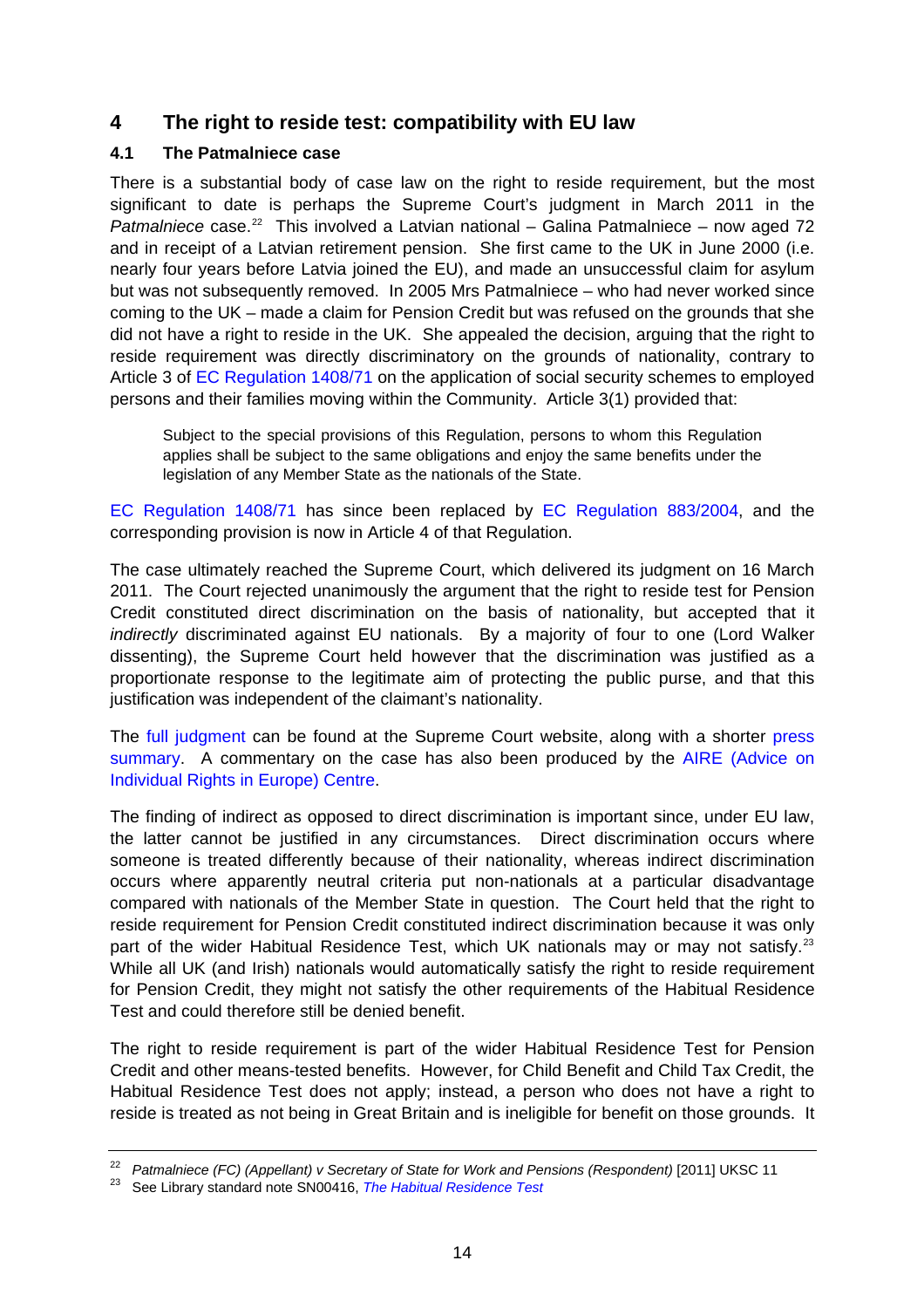<span id="page-14-0"></span>has been argued that, in light of the Supreme Court's reasoning in *Patmalniece*, the right to reside test cannot apply to Child Benefit or Child Tax Credit. Since all UK (and Irish) nationals automatically satisfy the right to reside requirement and can receive Child Benefit and Child Tax credit without having to satisfy any additional requirements, it is argued that the right to reside test in this context constitutes direct discrimination on grounds of nationality, and is therefore unlawful.<sup>[24](#page-14-1)</sup>

In considering whether the indirect discrimination was justified, the Supreme Court looked at whether the right to reside requirement met the twin tests of being based on objective considerations independent of nationality, and proportionate to a legitimate aim. The Court held – by a majority of four to one – that both tests were satisfied. In his judgment, Lord Hope, referring to statements by the Government when the right to reside requirement was originally proposed, and at the wording of the regulations themselves and their effect, said:

They show that the Secretary of State's purpose was to protect the resources of the United Kingdom against resort to benefit, or social tourism by persons who are not economically or socially integrated with this country. This is not because of their nationality or because of where they have come from. It is because of the principle that only those who are economical or socially integrated with the host Member State should have access to its social assistance system. The principle, which I take from the decision in *Trojani*, is that it is open to Member States to say that economical or social integration is required. A person's nationality does, of course, have a bearing on whether that test can be satisfied. But the justification itself is blind to the person's nationality. The requirement that there must be a right to reside here applies to everyone, irrespective of their nationality.<sup>[25](#page-14-2)</sup>

A recent commentary on *Patmalniece* comments that "in no previous right to reside case has the DWP ever suggested that anything other than a positive right to reside as of the date of claim would suffice" and that the judgment could be taken to mean that people who are "socially and economically integrated" might be able to claim social assistance benefits without having to demonstrate a "right to reside" at the time of the claim. However, the article adds that until further clarification is provided by the courts, the full implications of the Supreme Court's reasoning remain unclear.<sup>[26](#page-14-3)</sup>

### **4.2 European Commission infringement proceedings**

In 2010 the European Commission announced its intention to initiate infringement proceedings against the United Kingdom concerning the right to reside test. A "Letter of Formal Notice" – the first step in possible infringement proceedings – was sent to the UK Government. The letter itself was not put in the public domain, but the basis of the Commission's case was set out in a response of 2 September 2010 by the Commission to a petition received by the European Parliament Committee on Petitions from a Polish national regarding the refusal of his claim for Jobseeker's Allowance. The Commission's response said that a Letter of Formal Notice would be sent to the UK authorities "soon":

In 2004, the UK introduced an eligibility condition for the entitlement to certain social benefits that a claimant has to be habitually residing in the UK. This requires as a precondition to first have a right to reside in the UK (Right to Reside Test). The conditions for the residence right in the UK legislation are transposed from Directive

<span id="page-14-1"></span><sup>24</sup> For further details see Graham Tegg, 'Right to reside: the aftermath of Patmalniece', *Welfare Rights Bulletin <sup>223</sup>*, August 2011 25 [Paragraph 52](http://www.supremecourt.gov.uk/decided-cases/docs/UKSC_2009_0177_Judgment.pdf)

<span id="page-14-2"></span>

<span id="page-14-3"></span><sup>26</sup> Graham Tegg, 'Right to reside: the aftermath of Patmalniece', *Welfare Rights Bulletin 223*, August 2011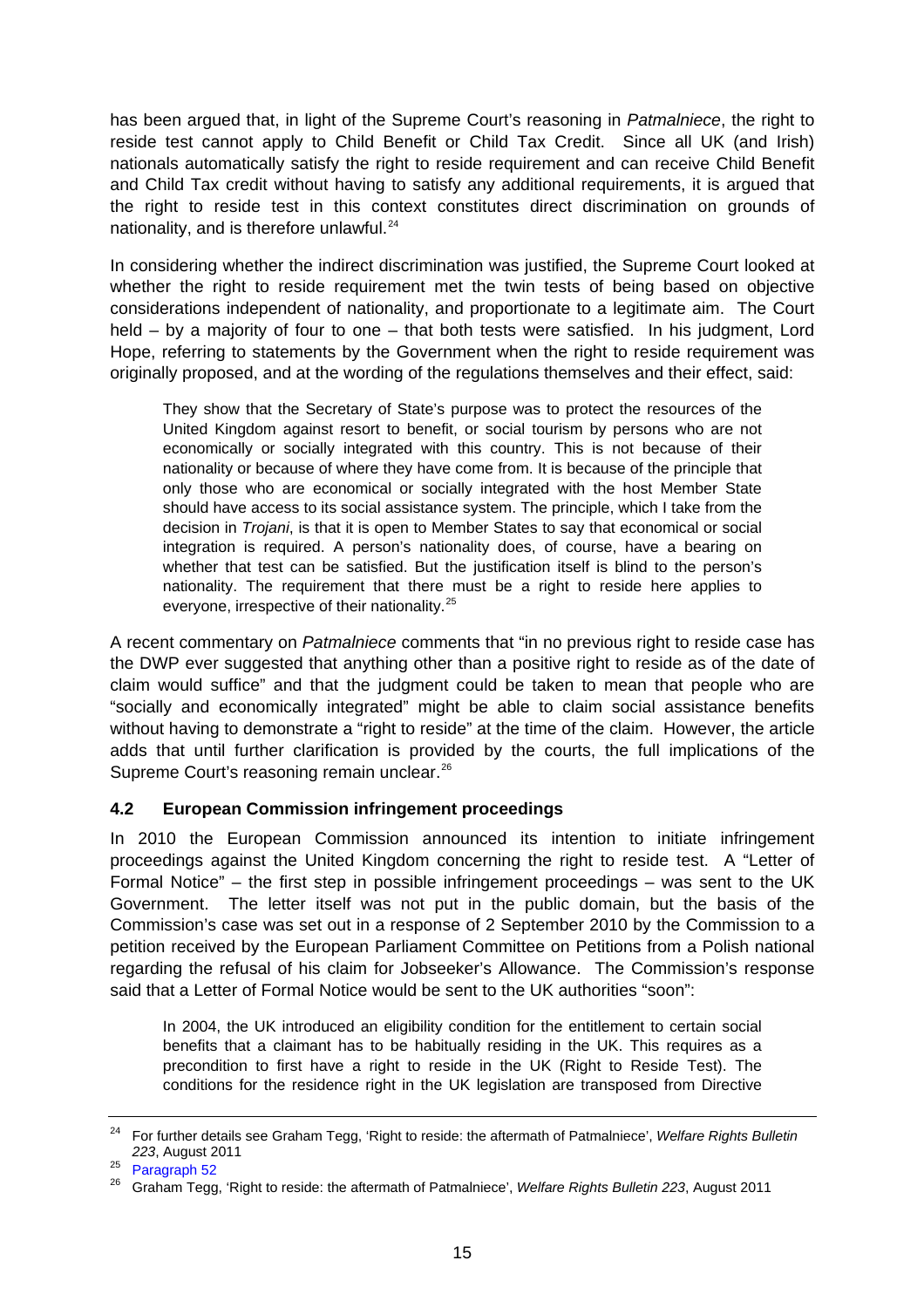2004/38. The underlying purpose of the introduction of the RRT was to protect the UK's social system from exploitation by those who do not wish to come to work but to live off benefits.

The practical result of the RRT is that when a person applies for one of the benefits concerned, it is examined by the UK authorities for the purpose of determining the right to these benefits whether he or she has a right to reside in the UK. While the UK nationals always meet this requirement, the nationals of other EU countries are tested as to whether they satisfy conditions for the residence right derived from Directive 2004/38.

The social benefits in question come within the scope of Regulation 1408/71 which guarantees in Article 3 equal treatment between own nationals and persons from other EU countries and prevents both direct and indirect discrimination. As regards the hierarchy of norms (Regulation 1408/71 and Directive 2004/38), in view of its direct legal effect the Regulation takes precedence and Member States cannot use their national implementation of the Directive to impair Union rights which are directly applicable by virtue of the Regulation. In particular, where citizens are entitled to social security/healthcare on the basis of residence under Regulation 1408/71, residence should be assessed within the meaning of this Regulation. Such rights cannot be restricted on the basis of the more restrictive residence conditions emanating from the **Directive** 

By applying the Right to Reside Test, the UK legislation makes the access to certain social security benefits more difficult for other EU nationals than it is for the UK nationals who pass this test automatically. Other EU nationals are thereby being discriminated and treated unequally as regards their access to the social security benefits.

#### **Conclusion**

The Commission has recently opened an infringement procedure against the UK concerning the application of the Right to Reside Test. The letter of formal notice will be sent to the UK authorities soon.<sup>[27](#page-15-0)</sup>

A Member State must respond to a Letter of Formal Notice within two months. If the Commission is not satisfied with the reply, this first letter may be followed by a final written warning ("Reasoned Opinion") clearly explaining the infringement, and calling on the Member State to comply within a specified period, usually two months. A failure to act on the final written warning can result in a summons to the Court of Justice. If the Court rules against the Member State, it must then take the necessary measures to comply with the judgment. If, despite the ruling, a Member State still fails to act, a further round of the infringement process begins under Article 260 TFEU, this time with only one written warning. This second round can ultimately result in financial penalties for the Member State concerned.<sup>[28](#page-15-1)</sup>

On 29 September 2011 the Commission announced that it had sent the UK a "Reasoned Opinion" relating to the right to reside test. The UK had two months to inform the Commission how it intended to bring UK law into line with EU law. The following Commission press notice gives details:

<span id="page-15-0"></span><sup>27</sup> European Parliament Committee on Petitions, *[NOTICE TO MEMBERS: Subject: Petition 1119/2009 by Piotr](http://www.europarl.europa.eu/sides/getDoc.do?pubRef=-//EP//NONSGML+COMPARL+PE-448.691+01+DOC+PDF+V0//EN&language=SK)  [Kalisz \(Polish\) on the British authorities' refusal of his application for unemployment benefit \('Jobseeker's](http://www.europarl.europa.eu/sides/getDoc.do?pubRef=-//EP//NONSGML+COMPARL+PE-448.691+01+DOC+PDF+V0//EN&language=SK)* 

<span id="page-15-1"></span>*allowance')*, CM\829426EN.doc, PE448.691, 2 September 2010 28 This information provided by Vaughne Miller, Library International Affairs and Defence Section. See also the note on *[Infringements of EU law](http://ec.europa.eu/eu_law/infringements/infringements_en.htm)* at the Commission's website.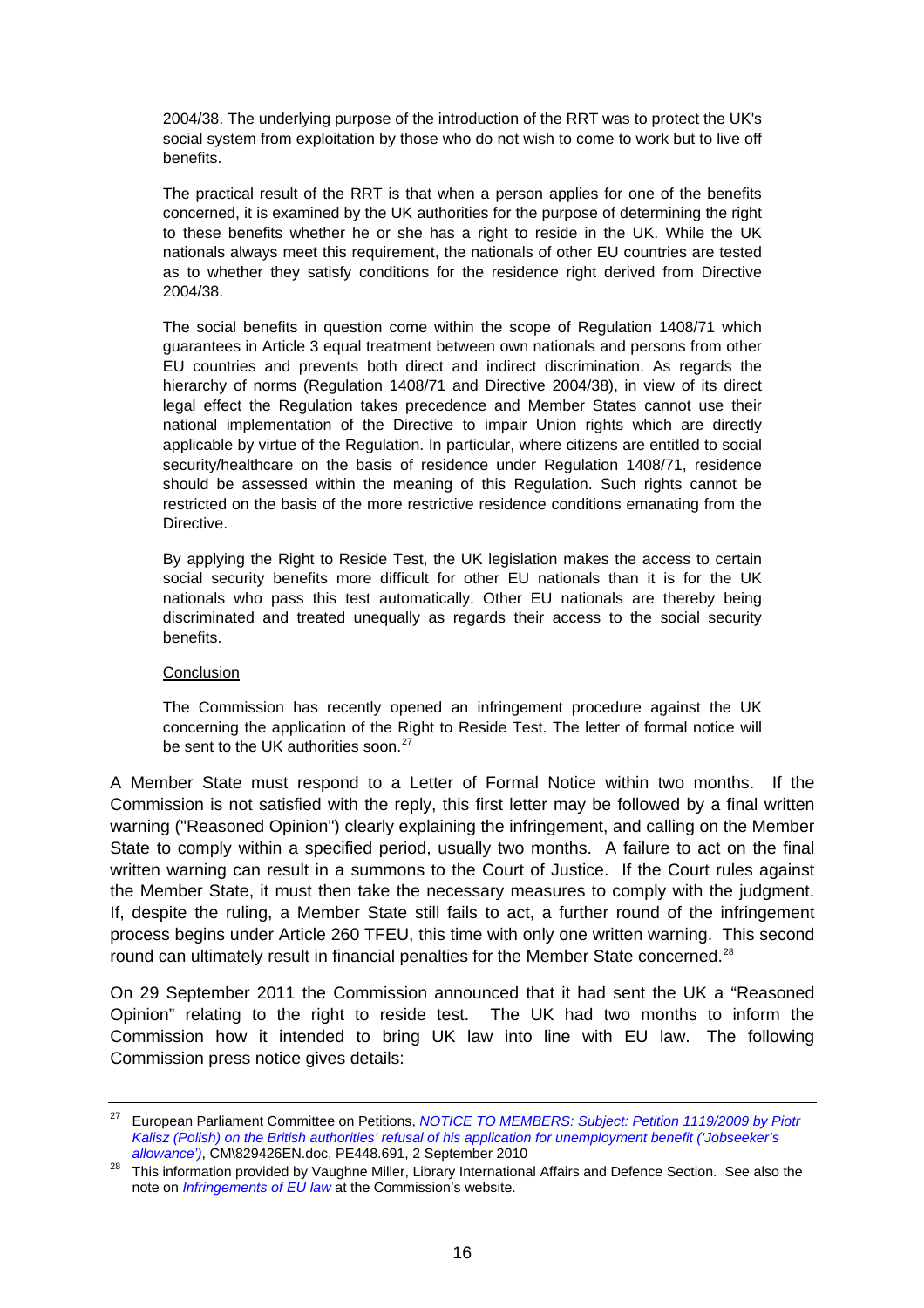#### **Social security coordination: Commission requests United Kingdom to end discrimination of EU nationals residing in the UK regarding their rights to specific social benefits**

Brussels, 29 September 2011 - EU nationals who habitually reside in the UK are subject to the so-called 'right to reside' test to qualify for certain social security benefits. As this test indirectly discriminates non-UK nationals coming from other EU Member States it contravenes EU law. This is why the European Commission has requested the United Kingdom to stop its application. The request takes the form of a "reasoned opinion" under EU infringement procedure. The UK has two months to inform the Commission of measures it has taken to bring its legislation into line with EU law. Otherwise, the Commission may decide to refer the UK to the EU's Court of Justice.

EU rules on the social security coordination (EC Regulation EC 883/2004) allow the UK to grant social benefits only to those persons who habitually reside in the UK, however Article 4 of this Regulation prohibits indirect discrimination through the requirement for non-UK citizens to pass an additional right to reside test. Any discrimination in providing social security benefits (including non-contributory cash benefits) also constitutes an obstacle to free movement guaranteed by Article 21 of the Treaty.

Under UK law, certain social security benefits - namely Child Benefit, Child Tax Credit, State Pension Credit, Income-based Allowance for Jobseekers, Income-based Employment and Support Allowance - are only granted to persons with a "right to reside" in the UK. While UK nationals have the right to reside solely based on their UK citizenship, other EU nationals have to fulfil additional conditions in order to pass a socalled 'right to reside' test. This means the UK indirectly discriminates against nationals from another Member State.

For example, a non-UK citizen from another Member State came to the UK from Italy (where she had lived since 1989) to work for an Italian company. She worked in the UK from April 2007 until April 2009 when she was made redundant. All throughout her employment in the UK, she paid taxes and national insurance contributions, yet her claim for income-based jobseekers' allowance was refused on the grounds that she did not have a right to reside in the UK. If the UK had applied EU social security coordination rules, those citizens confirmed as habitually resident in the UK would enjoy the same protection as habitual residents in other EU Member States.

The concept of habitual residence has been defined at EU level as the place where the habitual centre of interests of the person is located. The Commission considers that the criteria for assessing habitual residence are strict and thus ensure that only those persons who have actually moved their centre of interest to a Member State are considered habitually resident there. This is a powerful tool for the Member States to make sure that these social security benefits are only granted to those genuinely residing habitually within their territory.

#### **Background**

EU social security coordination rules (EC Regulation EC 883/2004) concern social security benefits and not social assistance benefits. Under these rules, EU citizens have the same rights and obligations as nationals of the country where they are covered.

The EU directive on the free movement of EU citizens (Directive 2004/38/EC) allows for restrictions of access to social assistance only, but it cannot restrict the access to social security benefits (including special non-contributory cash benefits). In the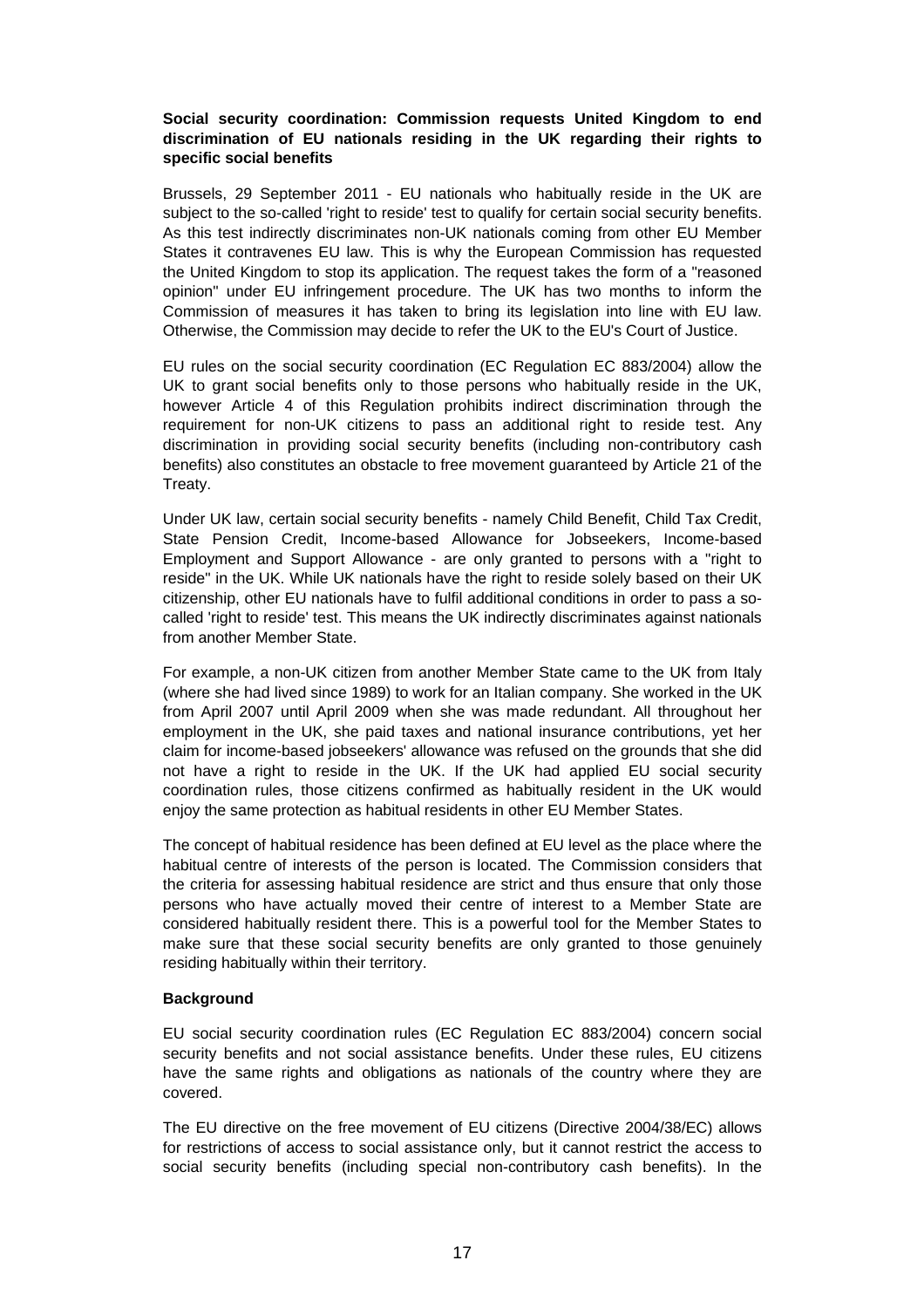absence of any such explicit derogation, the principle of equal treatment ensures that EU citizens may not be treated differently from the nationals of a Member State.<sup>[29](#page-17-0)</sup>

The UK Government responded robustly to the Commission's move. Writing in *The Telegraph* on 30 September, the Secretary of State for Work and Pensions, Iain Duncan Smith, said that the Commission's decision had the potential to "completely undermine" the UK's welfare reform programme. He went on:

The UK has no problem playing its part in supporting the free movement of labour in the EU. However, what the EU is now trying to do is get us to provide benefits for those who come to this country with no intention to work and no other means of supporting themselves, with the sole purpose of accessing a more generous benefit system.

 These new proposals pose a fundamental challenge to the UK's social contract. They could mean the British taxpayer paying out over £2billion extra a year in benefits to people who have no connection to our country and who have never paid in a penny in tax. This threatens to break the vital link which should exist between taxpayers and their own Government. The EU settlement is supposed to protect the right of member states to make their own social security arrangements. But we are now seeing a rising tide of judgements from the European institutions using other legal avenues to erode these rights, and we should be gravely concerned. As if this week's decision was not bad enough, we are also fighting increasing demands for the UK to pay benefits to those who have long since moved abroad, and who may never have made more than a token contribution to UK society.

This could not have come at a worse time. Just as we are taking tough decisions to get our public finances back in order from the mess we inherited from Labour we are being hit with unjustified burdens which could cost British taxpayers tens of billions of pounds. But I sense this is part of a wider movement, coming in the same week as the proposals for a financial transactions tax across Europe which threatens to punish UK banks by decreasing their competitiveness abroad. This is not a case of the UK being Europe's enfant terrible. There is growing concern being heard from a number of member states that the European Commission has overstepped the mark, basing decisions more on ideology than on the fundamental rules governing the European settlement.

France, Germany and Denmark have all spoken out against the commission's insistence on issuing this week's provocative decision on benefit payments. This decision confirms the worry that the EU is pulling more areas of national competence into its fold. Yet these are decisions taken outside of national democratic processes by unelected and unaccountable institutions.

This kind of land grab from the EU has the potential to cause mayhem to nation states, and we will fight it.  $30$ 

Suggestions that changing the rules could cost the UK taxpayer up to £2.5 billion a year have however been questioned. A post by Patrick Worrall at the "FactCheck with Cathy Newman" blog hosted by the Channel 4 News website on 30 September considered the available evidence in the extent of "benefit tourism", in light of the Commission's announcement of infringement proceedings and subsequent comment in the press and elsewhere. concluded that there was little convincing evidence that "benefit tourism" had been a problem in the UK, that UK benefits were not particularly generous in comparison with other leading

<span id="page-17-1"></span><span id="page-17-0"></span><sup>&</sup>lt;sup>29</sup> [European Commission press release IP/11/1118,](http://europa.eu/rapid/pressReleasesAction.do?reference=IP/11/1118&format=HTML&aged=0&language=EN) 29 September 2011<br><sup>30</sup> ['Commentary: Brussels poses serious threat to our welfare reforms',](http://www.telegraph.co.uk/news/uknews/immigration/8798443/Brussels-poses-serious-threat-to-our-welfare-reforms.html) *The Telegraph*, 30 September 2011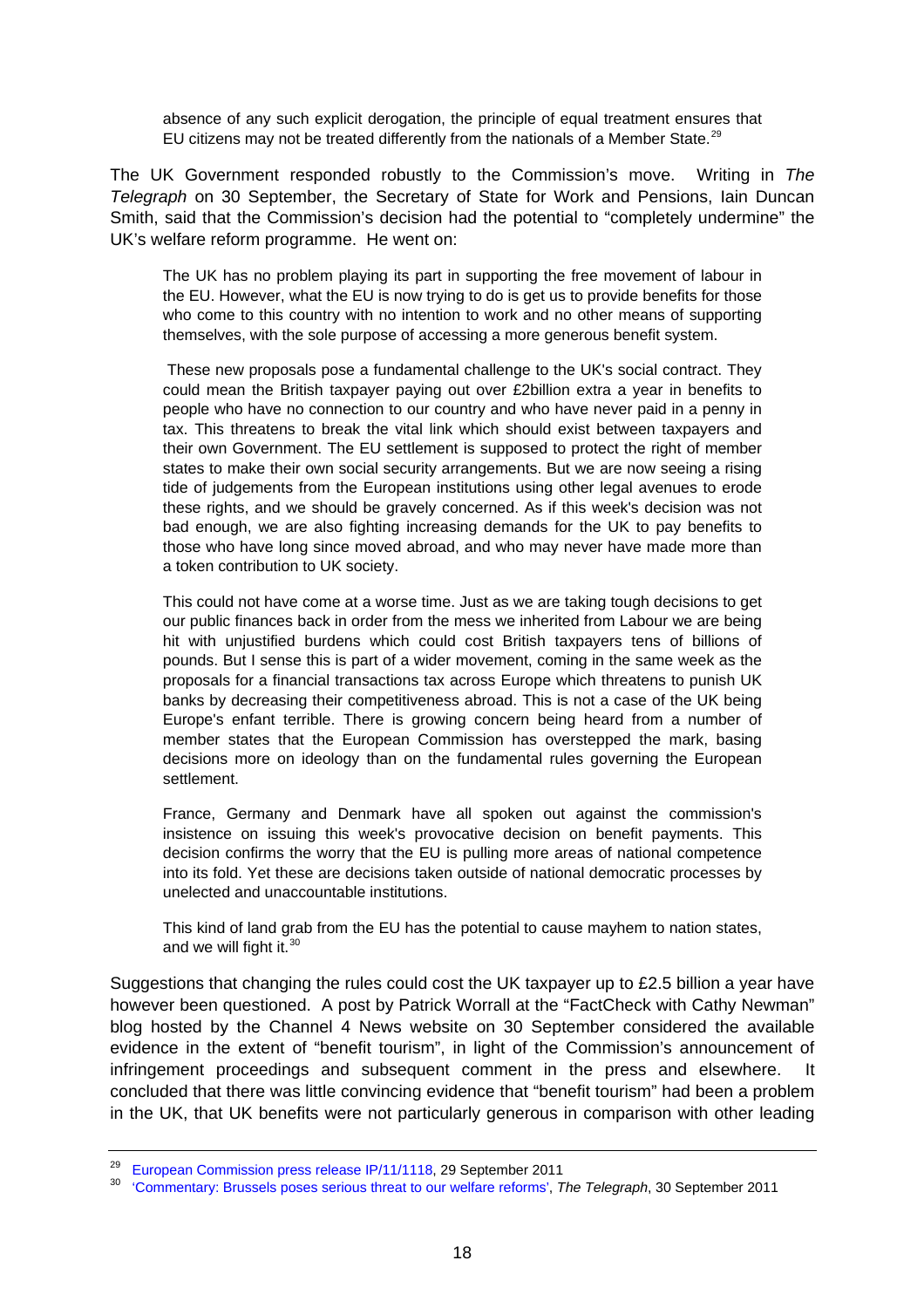EU Member States, and that UK benefit rules for economically inactive people were already restrictive and likely to become more so as a result of the Government's welfare reforms. Even if the UK were compelled to amend its legislation on the right to reside, given this backdrop an upsurge in "benefit tourism" was thought unlikely:

So if benefit "tourism" is still out even if the European Commission gets its way, longterm sponging won't [be] an option thanks to the government's own crackdown, and there are other more attractive destinations closer to home, it's difficult to see why floods of work-shy immigrants will be queuing up to make Britain their home.

FactCheck asked the government for estimates of how big the problem of benefit tourism actually is, and whether it had got better or worse since the introduction of "right to reside" in 2004.

A DWP spokesman said the department had "no information available".

We also asked where the headline figures of a potential annual cost to the taxpayer of up to £2.5bn came from, and we were told: "The £2.5bn is taken from our internal estimates – showing the worst case scenario. Essentially we have looked at a range of scenarios with the possible fiscal impact ranging from £650m to £2.5bn per annum."

It later transpired that the figures were based on estimated changes in the economically inactive population, with analysts looking at possible increases of five, ten and 20 per cent to get that worst-case scenario figure.

As far as FactCheck understands – and we weren't allowed to look at the methodology in detail – this appears to mean that it would cost the country  $£2.5$ bn if the ranks of the economically inactive (9.38 million according to the latest Office of National Statistics figures) swelled by 20 per cent.

That would mean a sudden influx of 1.87 million benefit migrants – more than three times the entire Polish-born population of the UK – would have to take place for the Government's direst predictions to come true.<sup>[31](#page-18-0)</sup>

The post concluded that the figure of £2.5 billion had "a dubious evidence base".

At Work and Pensions Questions on 28 November the Minister for Employment, Chris Grayling, said that the Government were "formally rejecting in the strongest possible manner the Commission's reasoned opinion":

**Mr Hollobone:** Will the Minister confirm that this matter is a red line for Her Majesty's Government which the European Commission shall not be allowed to cross? Will he undertake to lead a coalition of EU countries against these Commission proposals to interfere in the domestic business of quite a few member states in an area where the Commission should not be going?

**Chris Grayling:** I very much agree with my hon. Friend. We have had a number of robust discussions with the European Commission about this matter, and I can confirm to the House that we are formally rejecting in the strongest possible manner the Commission's reasoned opinion against the right to reside condition of the habitual residency test. I am in regular discussions with my counterparts in other European countries, many of whom share the same concern. I regard this as a battle that I do not intend us to lose.

<span id="page-18-0"></span><sup>31</sup> FactCheck: 'Benefit tourism' scare sent packing: Friday 30 September 2011: <http://blogs.channel4.com/factcheck/factcheck-benefit-tourism-scare-sent-packing/8050>